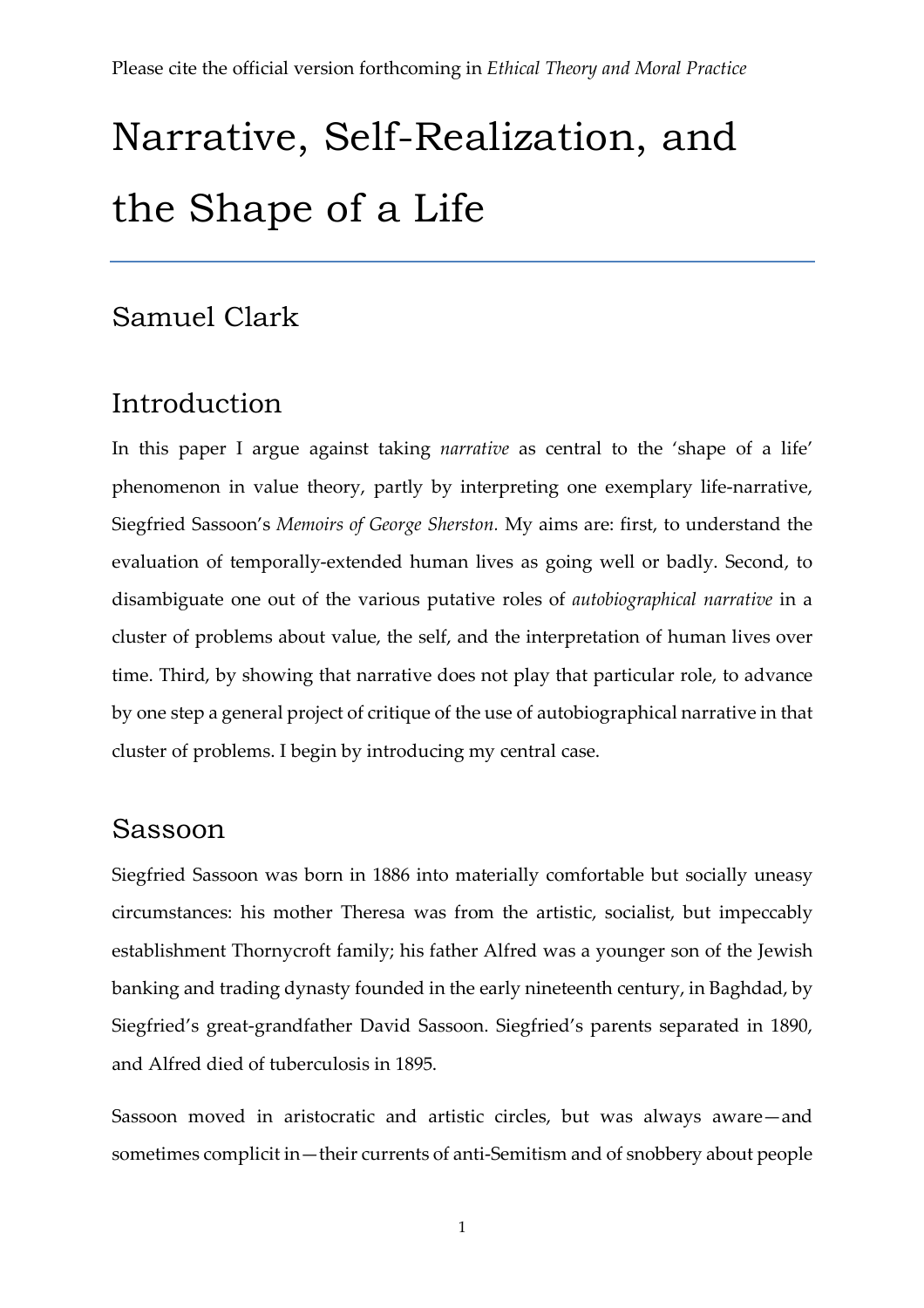who had made their money in trade. He was intrusively self-conscious, self-doubting, and partly alien, and he most admired people he saw as singleminded, straightforward, and fully at home.

Sassoon is now remembered as one of the poets and autobiographers of the trenches alongside Wilfred Owen, Robert Graves, Isaac Rosenberg, Edmund Blunden, Edward Thomas1 —who helped to define our default understanding of World War I: lions led by donkeys, mud and blood at the Somme, walking in disciplined ranks into machinegun fire, the absurd death of Edwardian England2 .

But—unlike Owen, Rosenberg, or Thomas—Sassoon had a long post-war life as a public figure, a poet, and an autobiographer. That last role is my interest here: I focus on Sassoon's *Memoirs of a Fox-Hunting Man* (first published in 1928), *Memoirs of an Infantry Officer* (first published in 1930), and *Sherston's Progress* (first published in 1936). This slightly-fictionalized autobiographical trilogy is Sassoon's definitive dramatization of a self-interpretation common to many soldiers: *from innocence to experience via war's baptism of fire*. In Sassoon's telling: *from* a pre-war idyll of private income, golf and village cricket, horse-riding in hunts and steeplechases, intense friendships with other young men, and privately-printed editions of his sentimental and old-fashioned verse; *to* the adventure, misery, comradeship, and loss of the trenches, his lightly-touched on heroism (he won a Military Cross), his equivocal revolt against the war, and the wide publication and recognition of realistic and satirical poems like 'To Any Dead Officer', 'Survivors', and 'The General':

 $\overline{a}$ 

<sup>&</sup>lt;sup>1</sup> Kendall (2013) is one of many anthologies of the poetry. The autobiographies, apart from Sassoon's, include Blunden (2000) and Graves (2000).

<sup>2</sup> Anyone who knows *Blackadder Goes Forth* knows this default. See further Fussell (2000), Winter (1995), and, for argument that this picture of the war is largely wrong, Sheffield (2001).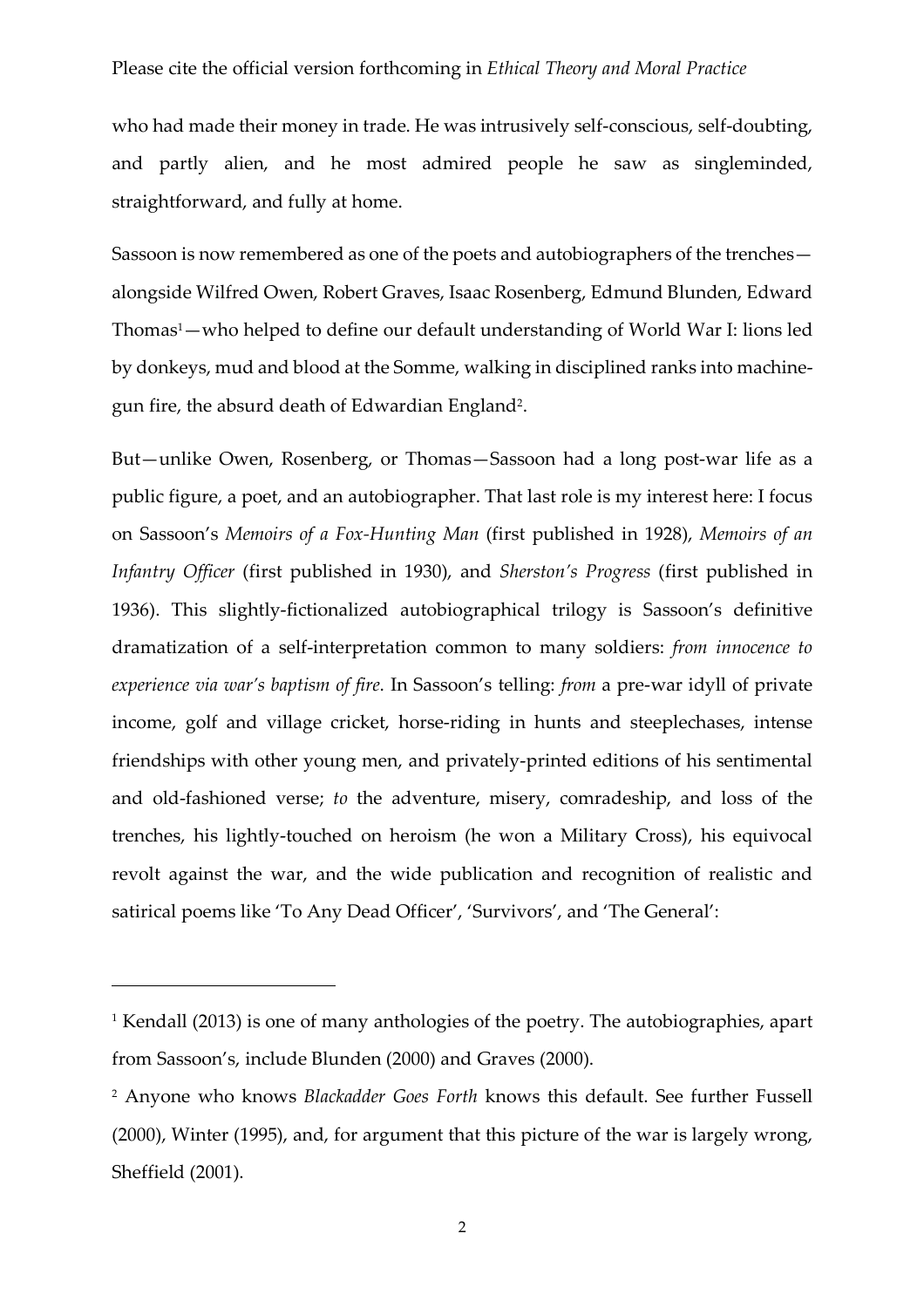'He's a cheery old card,' grunted Harry to Jack As they slogged up to Arras with rifle and pack. \*

But he did for them both by his plan of attack.

(Sassoon 1984: 69)

And through that experience to a transformed adult selfhood which looks back on pre-war innocence as another life, lived by someone else.

# The Shape of a Life

 $\overline{a}$ 

The question at stake in the shape of a life debate is: *what is the relation between the goodness of moments or parts of a human life and the goodness of the whole temporallyextended life from beginning to end?* The goodness this asks about is specifically goodness *for the person whose life it is*: that particular value which is the object of selfinterested concern<sup>3</sup>. We can get an intuitive handle on it by asking what we want, or what we rationally should want, for those we care about—including ourselves (Feldman 2004, Darwall 2002).

As David Velleman puts the question about the shape of a life, 'is the good life just a string of good years?' (Velleman 2000: 57). To see why we might think not, here is my version of a popular thought experiment. Consider *two lives*: Siegfried Sassoon's life of innocence transformed into experience; and his counterpart Sassoon Siegfried's life,

<sup>&</sup>lt;sup>3</sup> This value is variously labelled well-being (Griffin 1986), welfare (Darwall 2002), prudential value (Tiberius 2015), quality of life (Nussbaum & Sen 1993), what makes someone's life go best (Parfit 1986), what is good for a human being (Kraut 2007), or the good life (Carson 2000). I will use 'good', 'goodness', and 'good life', and talk of a life's 'going well', 'going best', and 'going better' (for the person whose life it is), from now on.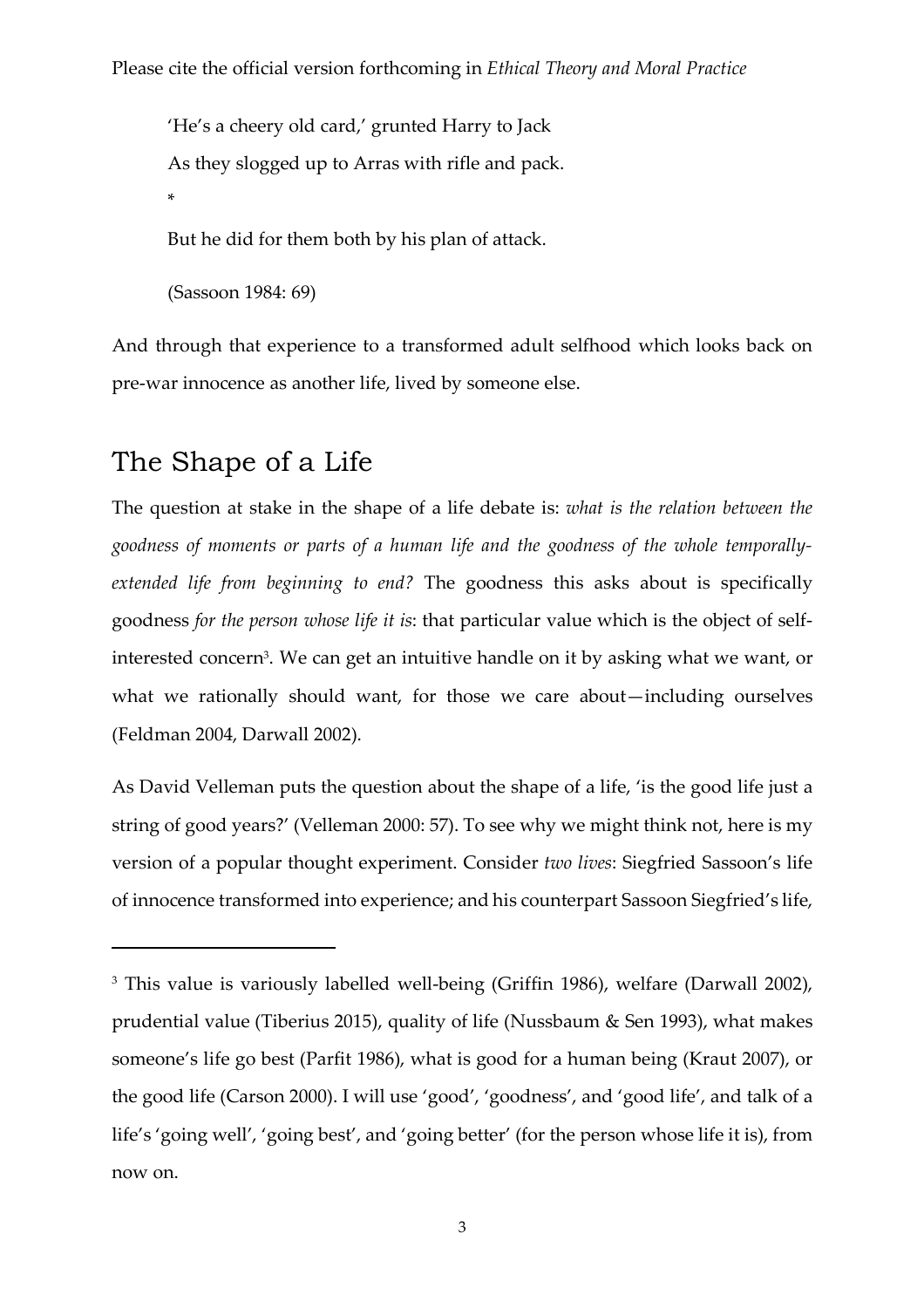which is a disordered 'sprawl of incidents' (Lessing 1995: 202), one damn thing after another, with no overall shape or organizing telos. Assume that these two lives instantiate the exact same set of momentary goods and bads: that the *only* difference between them is the temporal ordering of those moments (compare Brännmark 2001: 226; Dorsey 2015: 304-5; O'Neill 2008: 1364, Slote 1983: 23-4, Velleman 2000: 58-9). This is an intuition pump for the thought that we should evaluate these lives differently as wholes, just because of their 'shape' over time. We might judge that Siegfried Sassoon's life goes *better* overall than Sassoon Siegfried's, but nothing I say here depends on that particular evaluation. The claim I need is only that lives can be *other than equally* good even though they contain all and only the same moments. I have no brief here to rank-order particular real or imaginary lives: my concern is the metalevel problem of explaining the relevance of temporal shape.

The conclusion we are supposed to draw from *two lives* is that overall goodness is not equal to the sum of momentary goods and bads. In evaluation of whole-life goodness, moments are *not prior*, either because the whole is prior and moments only have a value in that context<sup>5</sup>, or because they are distinct kinds of evaluation with no relation of priority either way<sup>6</sup>.

Call views that temporal shape matters for evaluation in this way *compositional* views, and the value-property they pick out *composition* (I take the term from Brännmark

 $\overline{a}$ 

<sup>&</sup>lt;sup>4</sup> I borrow my Siegfried Sassoon/Sassoon Siegfried conceit from O'Neill, whose version of *two lives* contrasts Orson Welles with Welles Orson.

<sup>&</sup>lt;sup>5</sup> This is not exactly Alasdair MacIntyre's view, since he is concerned with the priority over individual *actions* of the temporally-extended activities and practices of which they are part, not directly with momentary and whole-life *goods* (2007: chapter 15). But my version is at least MacIntyrean.

<sup>6</sup> This is David Velleman's view.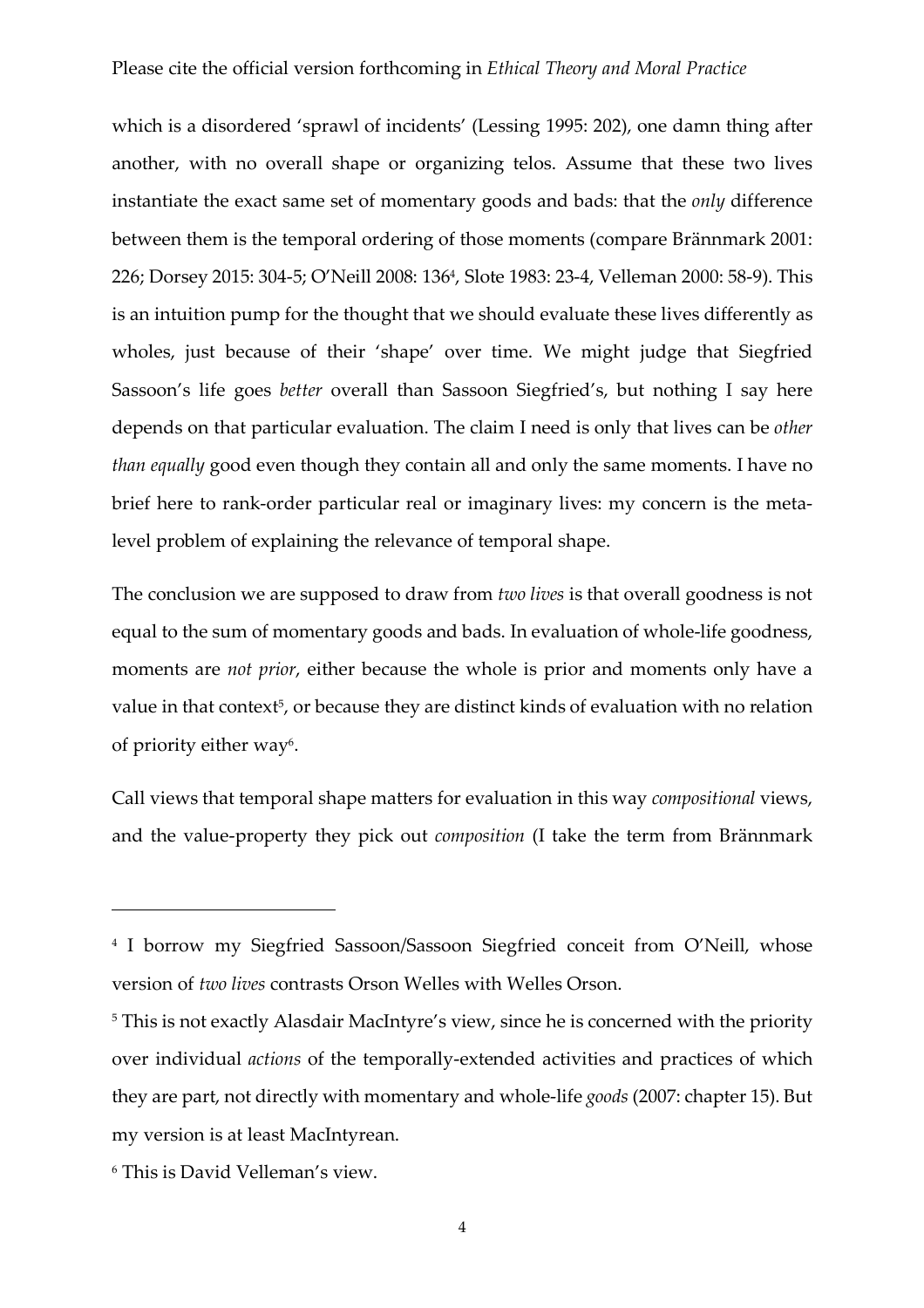2001). Compositional views of one kind or another are held by Alasdair MacIntyre (2007), David Velleman (2000), John O'Neill (2008), and Michael Slote (1983). Noncompositional or anti-compositional views—sometimes called *additive* or *summative* or *time-neutral* views—are held by Fred Feldman (2004), Thomas Nagel (1979), John Rawls (1999), and Henry Sidgwick (1981).

For my purposes here I am going to assume the truth of some compositional view and ask: *given that temporal shape matters, why does it?* What explains the putative fact that the shape of a life makes a difference to how well it goes for the person whose life it is?

# Narrative

One popular answer to this question is *narrative*. Shape matters because how good a person's life is depends in some way on its being a story and/or on what kind of story it is. Velleman, for example, says that:

Intuitively speaking, the reason why well-being isn't additive is that how a person is faring at a particular moment is a temporally local matter, whereas the welfare value of a period in his life depends on the global features of that period. More specifically, the value of an extended period depends on the overall order or structure of events—on what might be called their narrative or dramatic relations. (Velleman 2000: 58)

Velleman then elaborates these relations as events 'lending and borrowing different meanings in exchange with preceding events' (Velleman 2000: 64). John O'Neill, similarly, moves directly from his version of *two lives* to an appeal to narrative:

The life of Welles Orson goes better than that of Orson Welles. This is true even if all the good moments in the life of Orson Welles are equally as pleasurable as all the good moments in that of Welles Orson and all bad moments are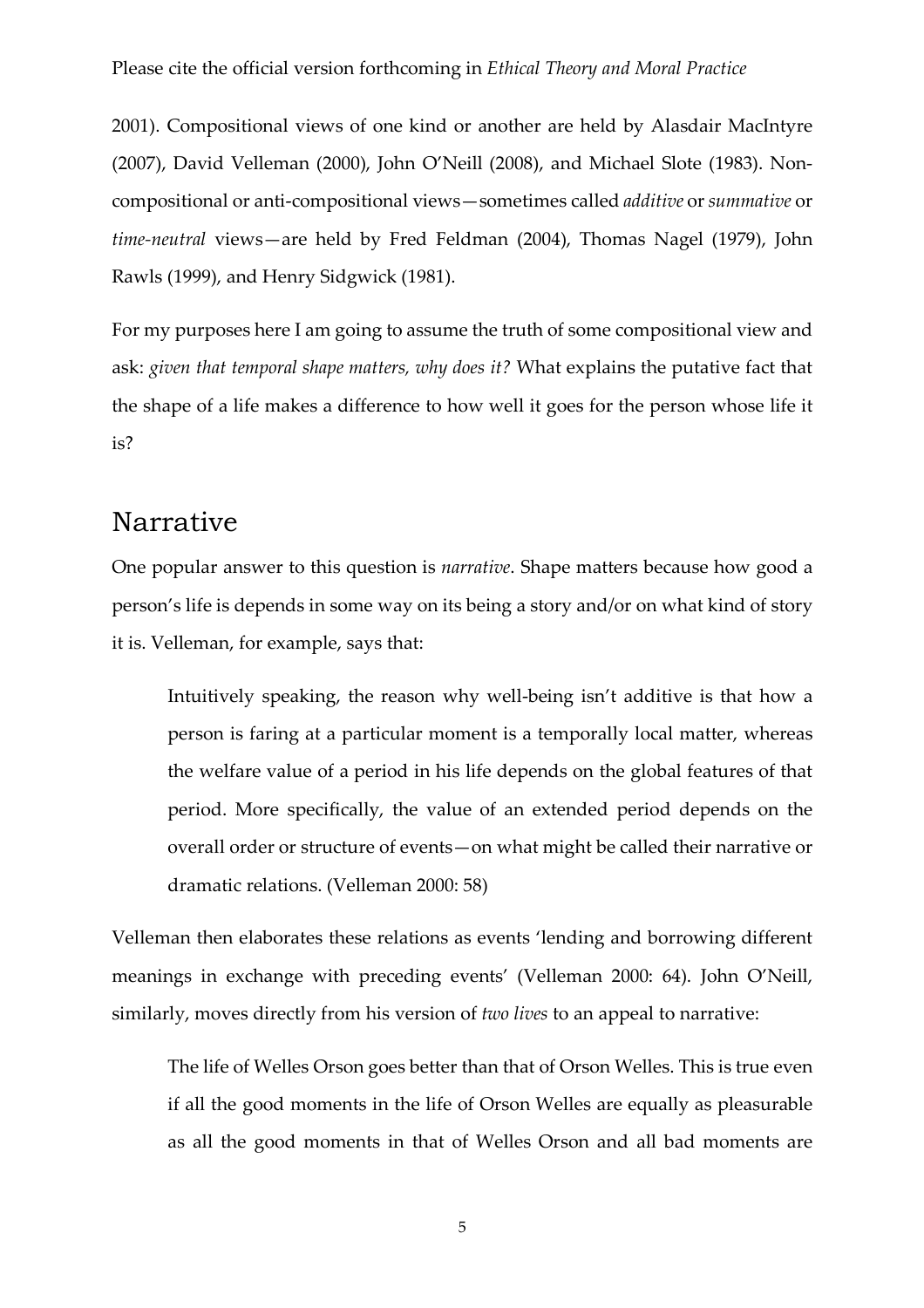equally as bad so that the total hedonic value is identical. It does so in virtue of the narrative structure of the life. (O'Neill 2008: 136)

This answer has its attractions: it is tempting to say that what makes the difference between my two lives is that Siegfried Sassoon's life has a *plot*, a coherent and satisfying narrative arc held together by connections like causation, foreshadowing, and ironic contrast. Sassoon Siegfried's life lacks that. The events in Siegfried Sassoon's life make mutual sense of one another, where Sassoon Siegfried's life is 'a sort of Humean froth, a meaningless fluttering on the surface of life' (Sacks 1986: 37).

Despite these attractions, I think the narrative answer is a mistake. My plan against it is in three parts: first I define *narrative*, in order to make space, second, to display some possible non-narrative explanations of composition. Third, I argue against the narrative explanation and for an alternative explanation by *self-realization*.

So, first:

 $\overline{a}$ 

*A narrative is a generic telling of a connected temporal sequence of particular actions taken by, and particular events which happen to, agents.* 7

These various features need not appear together; many of them are not individually necessary for something's being a narrative; and several sub-groups of them are sufficient for its being so. This is because narrative is a *radial category* (Lakoff 1987), with clear central or paradigmatic cases—George Eliot's realist novel *Middlemarch*,

<sup>7</sup> My definition differs somewhat from the definitions given by Gregory Currie (2010) and by Peter Goldie (2012): Currie is more concerned than I am with the way in which narrative tellings represent their contents by manifesting their makers' communicative intentions; Goldie focusses on the *product* of narration (a story) where I focus on the *process* (a telling). I do not believe that these are significant differences for my purposes.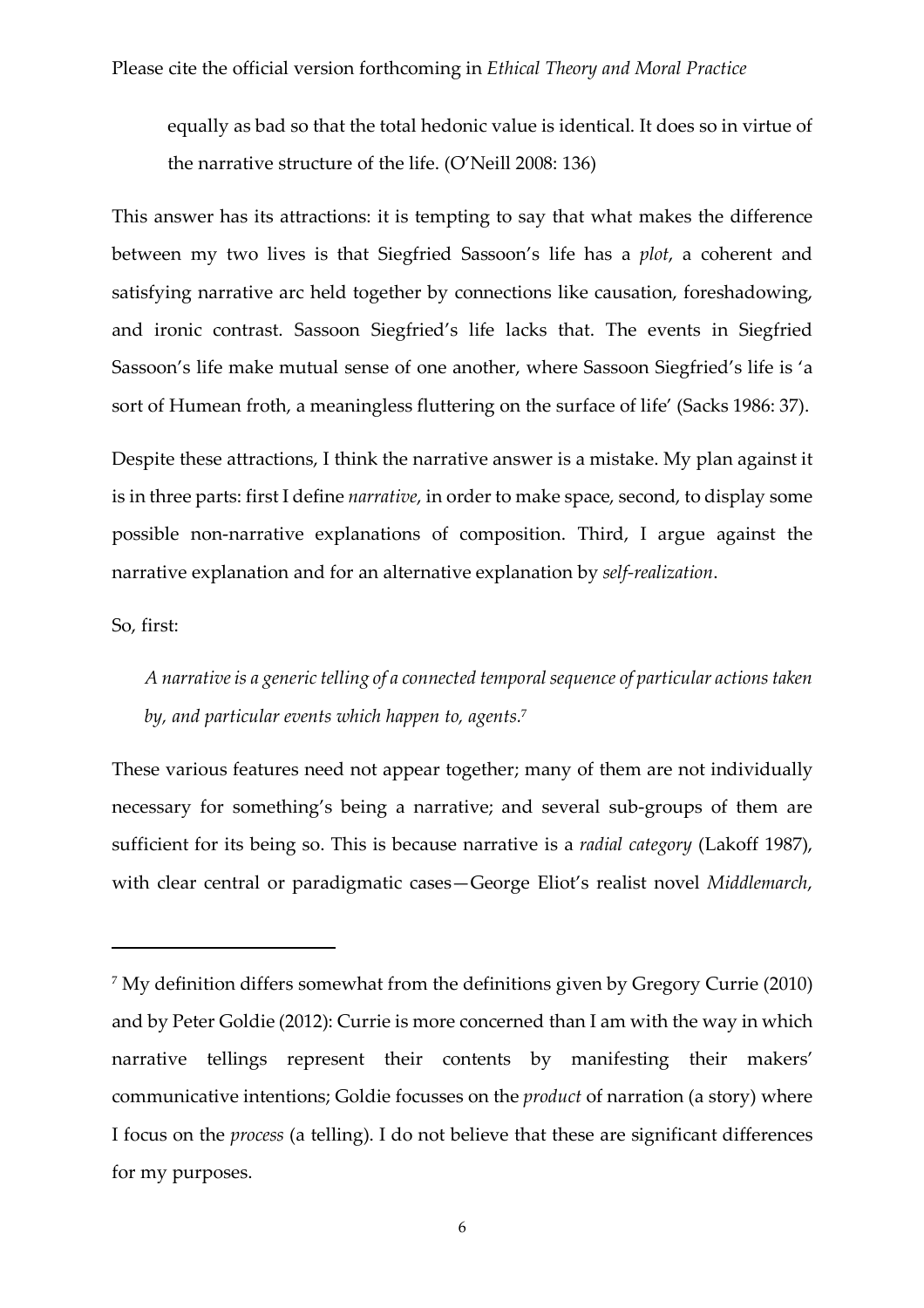Antony Beevor's military history *D-Day*, Richard Holmes's literary biography *Shelley*—and chains of similarity and extension, from one of their typical features or another, leading out to cases-by-association and ambiguous cases. Narrativity is therefore a matter of degree, not all-or-nothing, and different cases can be equally narrative in different ways. Or consider narratives of geological processes, or of the formation of the solar system, or of the first few microseconds after the big bang.

So, for example, there are narratives which are not *yet* generic, because they help to found the genres in which they can later, anachronistically, be placed: consider *Frankenstein*'s relation to science fiction. Further out from the centre, there are perhaps *agentless* narratives. In film, consider *Koyaanisqatsi* or *Fiorucci Made Me Hardcore*, which merely tell a temporal sequence of visual and auditory events with relations of analogy, contrast, and repetition within a rhythmic structure, and which contain images of human beings, alongside other objects, without representing their agency.

But there are limits to the extent of these chains: not everything is a narrative, because being a *telling* is a necessary condition of being one. There are no non-artefactual narratives. The existence of a narrative requires the narration of some content to which it refers, and which need not itself be a narrative. We *can* tell stories about stories consider *One Thousand and One Nights*—but not *all* stories are about stories. Some are about fox-hunting and fighting in the trenches.

The flip-side of that point is that *being a temporal sequence of particular actions and events* is not sufficient for being a narrative. There are innumerable untold sequences consider 'what happened at exactly the grid reference you are at now, in the 24 hours leading up to exactly 1,000 years ago'—which are presumably narratable, but which aren't narratives until told. Many temporal sequences of actions and events are potential content for narratives, but not yet narratives.

But how about *being a telling of an unconnected temporal sequence of particular actions and events*? For example: 'at 2pm yesterday, a schoolgirl in Amsterdam accidentally left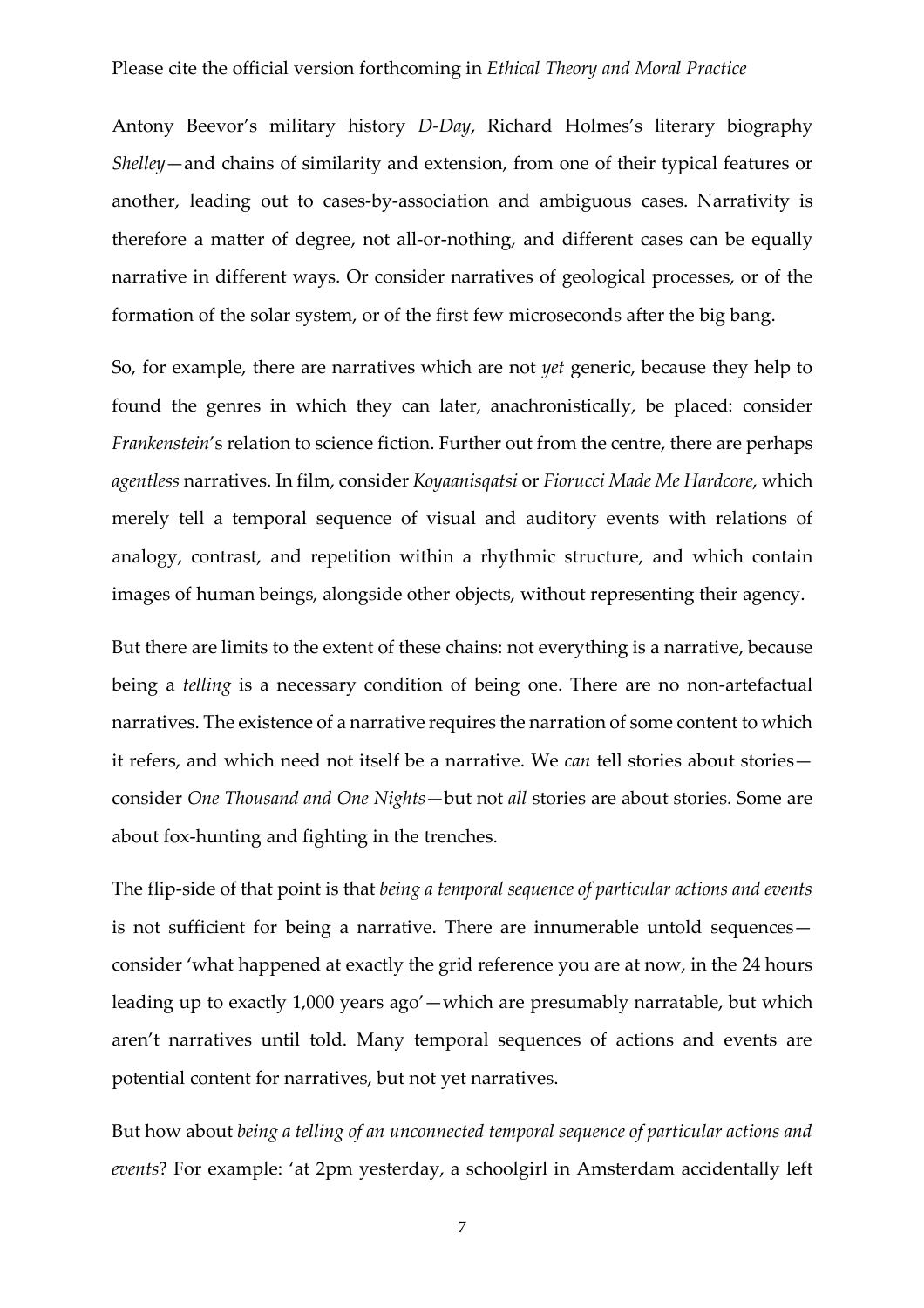her bag on the tram; at 230pm, the President convened a meeting of her national security advisors; at 3pm, a family of swans drifted lazily across Coniston Water…'. This is in a vague borderland, where *is this a narrative?* is perhaps an empty question, and we should just say that it has some of the features of paradigmatic narratives but not others. If we need a name for it, we could call it an *annal* (Carroll 2003).

Moving inwards across that borderland, *a telling of temporal sequence of particular agents' actions and events connected such that some of them are explained*—the schoolgirl forgot her bag *because* she was worried that when she got home, mum would be drunk again—is more narrative than my example annal.

Getting closer to the centre, a *telling of a temporal sequence of particular agents' actions and events connected both by explanatory and by literary relations like analogy, echo, poetic justice, etc.*—mum isn't drunk this time, because she's searching desperately for her own lost bag—is still more clearly narrative than my previous example. I suggested above that one of the attractions of the narrative explanation of composition was that some lives are held together by connections like 'causation, foreshadowing, and ironic contrast': we can now see that this list combines two different kinds of connection, the  $explanatory<sup>8</sup>$  and the literary, and that they should be separated.

 $\overline{a}$ 

<sup>8</sup> I don't mean to commit myself to the view that *only* causal connections could be explanatory. In particular, even if reasons are not just a variety of cause, agents' reasons may explain their actions—the President convened a meeting of her national security advisors in order to discuss a crisis in the Middle East. But I can remain neutral on this question: all I need is the claim that the literary relations of an actual action or event do not explain its occurrence (although they may explain the teller of a narrative's decision to represent those particular actions and events rather than others).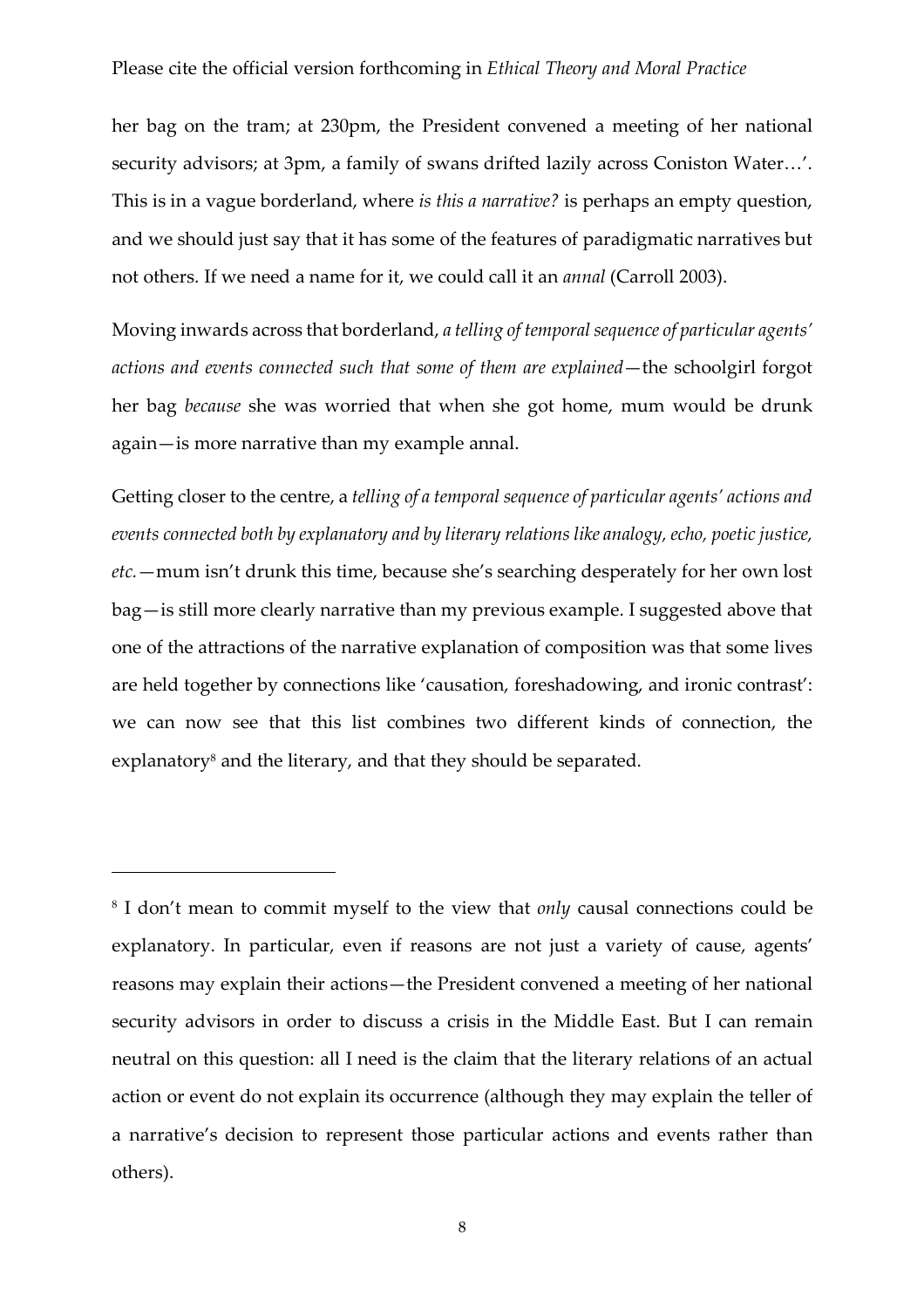Back at the centre, a *telling of a connected temporal sequence of particular agents' actions and events which create expectations in its audience about what kinds of further actions and events will follow*—mum's lost bag contained money she was carrying for a local mobboss; the next scene is an exhausted detective taking one more call five minutes before she's due to go off shift—has added a *generic* character (Currie 2004: chapter 3).

With this account of narrative in hand, we can say that the most strongly narrative explanation of composition is that temporal shape matters because lives are (or can be) generic tellings of a connected temporal sequence of particular actions taken by, and particular events which happen to, agents—and especially the agent whose life we are talking about. Siegfried Sassoon's life has a different overall goodness from Sassoon Siegfried's because they are different stories (even though both stories consist in an ordering of the same moments), or perhaps because Sassoon Siegfried's life fails to be a story at all.

# Non-narrative explanations of composition

Narrative accounts of composition too frequently move directly from an argument that shape over time matters to the further claim that *narrative* explains why that shape matters, as if that were the only possible explanation, or even as if shape were *equivalent* to narrative. Having been specific about what a narrative is, and therefore what a narrative explanation for composition would need to be, we can now see both the space for at least four alternative possibilities, and the argumentative gap between shape and narrative explanations of that shape. I don't mean to claim that the alternatives I canvass here are all of the possibilities, just that they are not narrative explanations, but could explain composition.

First, a way of *explaining away* composition: *taking pleasure.* Fred Feldman argues that composition is just a special case of his attitudinal hedonist account of the good life. *Attitudinal pleasure* is the propositional attitude of *taking pleasure in*, *enjoying*, or *being*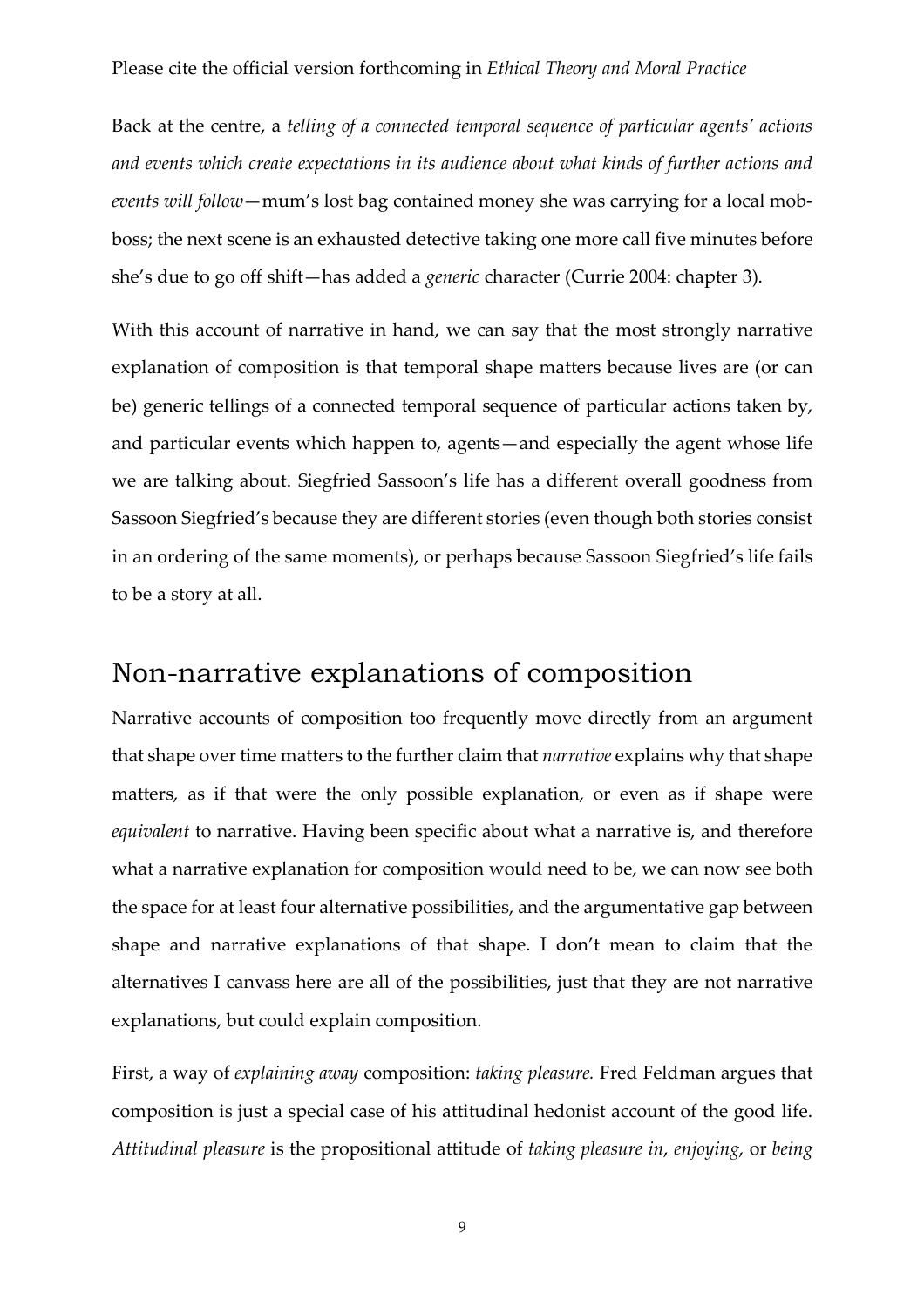*pleased by* some state of affairs, analogous to *hoping for* or *fearing* that state of affairs. It is distinct from sensory pleasure, which is just whatever sensations someone takes pleasure in (this neutralizes the standard anti-hedonist argument that there is no common phenomenology to our various sensory and other pleasures). *Attitudinal hedonism* is then the view that the good life is the life of attitudinal pleasure (Feldman 2004: chapter 4). The shape of a life then makes a difference to how well that life goes only when the person whose life it is takes pleasure in that shape (Feldman 2004: chapter 6). If she doesn't—if she is unaware of her life's shape because she is caught up in the quotidian, for example—then that shape makes no difference to how well her life goes for her. It may of course please us, the people who *do* notice, but that is to *our* good not hers (and this is one of Feldman's repeated moves: to argue that the appearance of non-hedonistic value is caused by our illegitimate projection of ourselves and our own attitudes into the thought experiment). The attitude of *taking pleasure in* is, like narrative telling, *intentional*—it is about something, it has directedness towards content to which it refers (Searle 1983)—but it is obviously not a narrative or a narration.

Second, *artefactual but non-narrative shape*. For example, we can imagine a life with a *musical* shape, structured by non-causal relations like harmony, contrast, theme and recapitulation, tension and resolution, and balance (these terms will each have to be interpreted more or less metaphorically). A life so shaped could be a performance (if it was so shaped on purpose), but not a narrative, because music is not intentional: it isn't about anything, it isn't directed towards content to which it refers, and it is therefore not a telling<sup>9</sup>.

 $\overline{a}$ 

<sup>9</sup> More precisely: music *can* be about something, but *need not* be—compare the fourth movement of Beethoven's Pastoral Symphony, which is about a thunderstorm, with his Thirteenth String Quartet, which has no programmatic content. Or compare the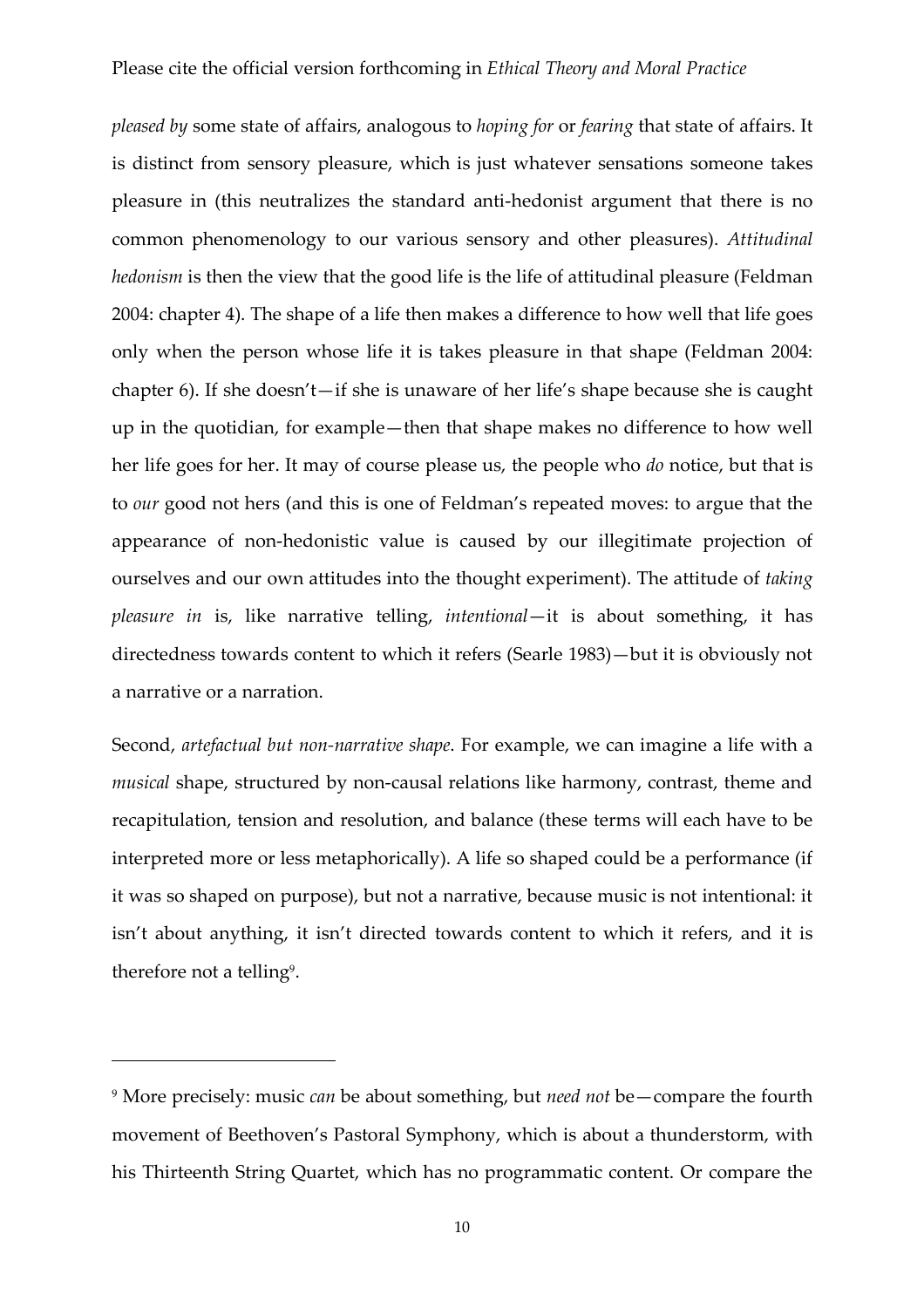Third, *time of life preference*. This is Slote's view against Rawls, Nagel, and others who claim that it is a demand of practical rationality that I maximise my good over my whole life *without time-preference* (Nagel 1979, Rawls 1999; see further Parfit 1986: part II). For example, it would be irrational to prefer a small good tomorrow to a larger good next year, bracketing uncertainty. Slote argues against this that it is practically rational to prefer goods occurring in the 'prime of life' over even much larger goods in childhood or old age (Slote 1983: chapter 1). This is an appeal to the culturallymediated biological structure over time of a life, not to a narrative of that life. We can tell stories about that structure, and frequently do; but that's just an example of the point already made that many things are potential contents of narratives without themselves being narratives.

Fourth, *self-realization*, which is my view and which I set out in a separate section, next.

### Self-realization

 $\overline{a}$ 

On my self-realization view, temporal shape makes a difference because some shapes are self-realizations and others are failed self-realizations: they map the expression of potential woken and fed by lucky circumstance, or its thwarting. The temporal structure of a human life which governs how well it goes as a whole is analogous to the temporal structure of the life of a tree which governs how well it goes as a whole. For a tree: does it grow from acorn to sapling to spreading ancient oak? Does it wither for lack of water? Is it wired and pruned into a sad, twisted little bonsai? For a human being: does she flower into skilled, independent adulthood? Is she blighted by poverty or illness? Is she constrained and infantilized by a misogynistic culture? For Siegfried

Stan Tracey Quartet's *Under Milk Wood*, which is about Llareggub (or perhaps about Dylan Thomas's poem) with Miles Davis's *In a Silent Way.* I find it harder to think of similarly contrasting pieces of rock or pop music, which may suggest that these kinds of music are distinctively—although vaguely—intentional.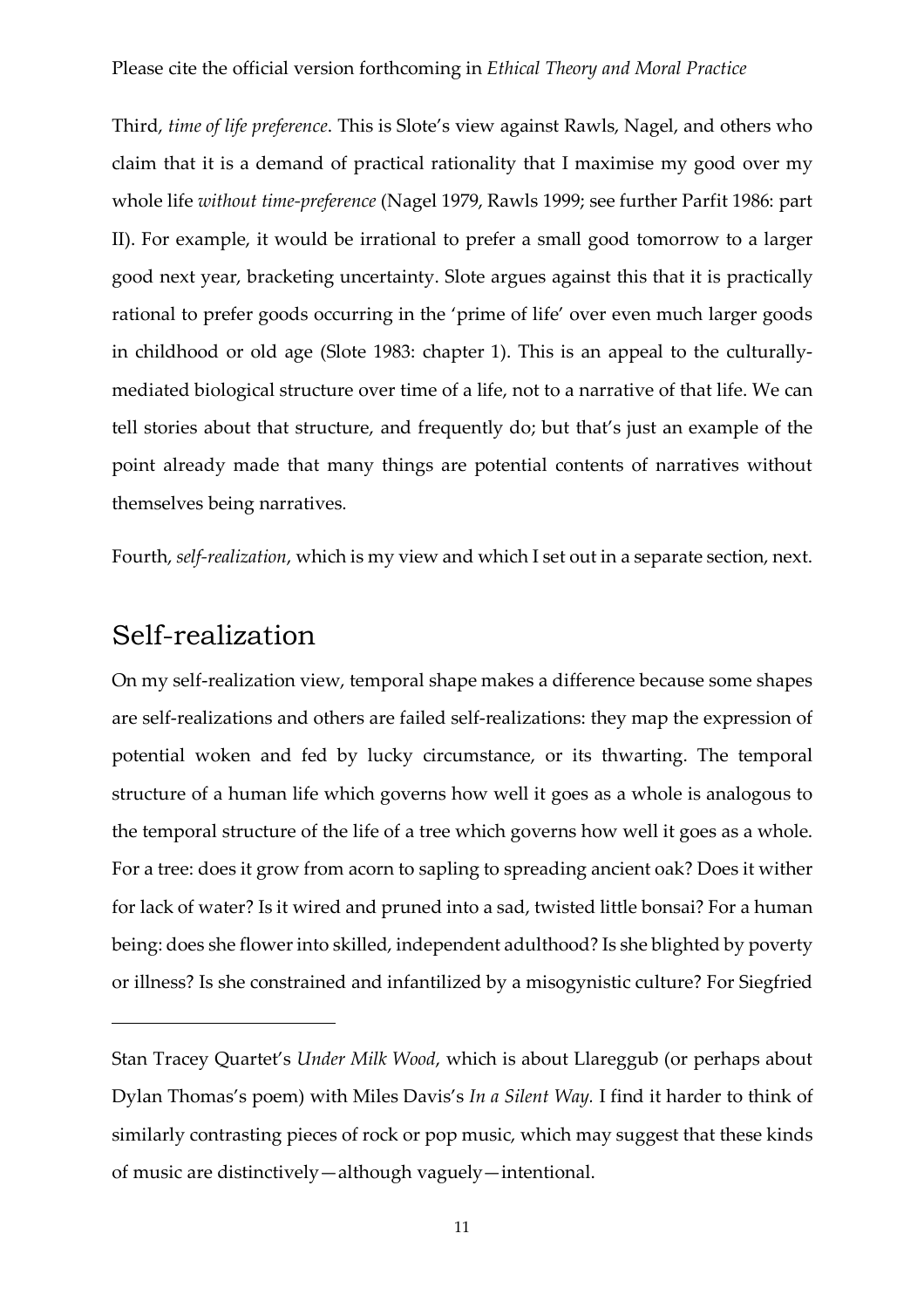Sassoon: is he able to love without shame, or is he compelled by internal and external homophobia to hide and distort his sexuality? Can he reconcile his solitary inwardness with his delight in comradeship and action, or does he remain torn between them? How does his traumatic battlefield education transform him? Again, this possibility appeals to a narratable structure over time, but not to a narrative.

More abstractly, the self-realization account of the good life is that your life goes well for you when, and in the ways that, your particular true self flourishes rather than being undeveloped or crushed or distorted. Equivalently, when, and in the ways that, your latent capacities—both those you have in common with other humans and those which are individual to you—are fully developed and expressed. Equivalently, when your life is a process of successful growth out of your individual potential into actuality. Your life goes badly for you when, and in the ways that, your common and individual capacities are crushed, distorted, or left fallow.

This self-realization account has historical roots in German Romantics including Goethe and Herder; British Romantics including Wordsworth and Coleridge; and American transcendentalists including Emerson, Thoreau, and Whitman (Lockridge 1989); in Marx (as read by Elster 1989); in Nietzsche (1997, 2007); in Mill (as read by Clark 2010); and in post-Freudian psychologists including Jung, Maslow, and Fromm (Lockridge 1989: 120-121). In recent professional philosophy, Alan Gewirth (1998) and David Norton (1976) have each defended related accounts. Charles Taylor (1991) has discussed a contemporary ideal of individual self-fulfillment similar to selfrealization. But I am developing my own account, not committing myself to any master or tradition.

The self-realization account is clearly similar to *perfectionist* accounts (Hurka 1993) on which you have a good life when you actualize your essential humanity; when you fully develop your latent human capacities and thereby live the life of a human being; when you fully engage in what humans do which makes them what they are. But self-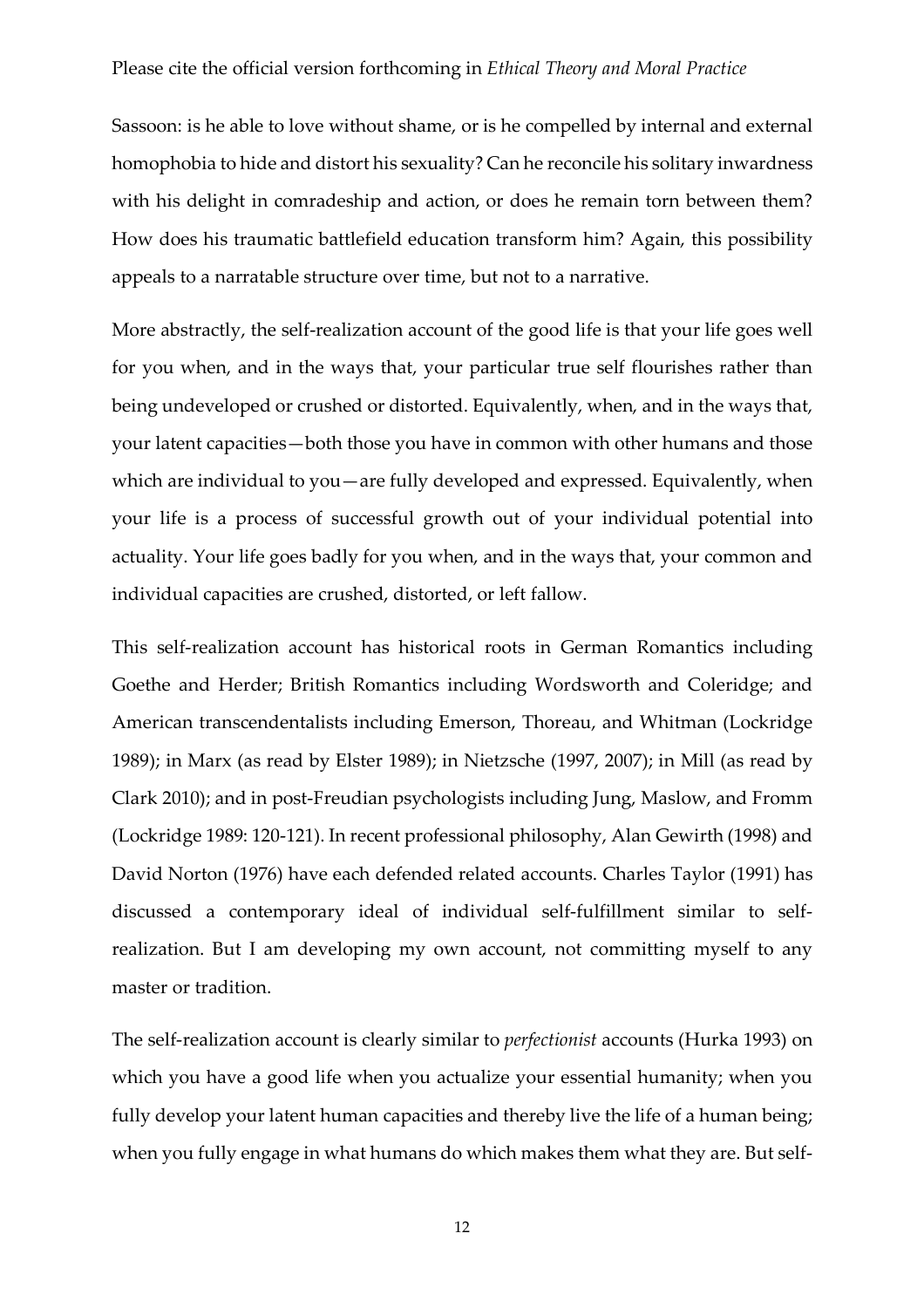realization is distinct from perfectionism: perfectionism says that the good life is the one in which you realize *essential human* potential; self-realization says that it is the one in which you realize *individual* potential, at least some of which will also be *common* potential in the sense that other individuals' potentials are similar. That is, different human individuals will both share common human capacities and have their distinctive capacities which are less widely shared or not shared at all. Self-realization for one of us will therefore be in some ways like and in other ways unlike selfrealization for others, and the good life for me may be importantly different from the good life for you, or her, or him.10

I have offered the first three alternative views canvassed above mostly to make the point that a specifically narrative explanation of composition is only one possibility among several, and that there is therefore an argumentative gap between acceptance of the shape of a life claim and acceptance of a narrative explanation of it. I now move on to argue for self-realization and against narrative.

# Agents, temporal sequences, and composition

Siegfried's Sassoon's innocence to experience life-shape does compositional work to the extent that we evaluate the goodness of his whole life differently from how we evaluate the goodness of Sassoon Siegfried's whole life. The question I am pursuing is: *what explains that fact?* In this and the following sections I argue for a self-realization answer to it by making use of my radial account of narrative. Once we pull the various conditions of narrativity apart and see how each might be involved in explaining composition, the attraction of a narrative explanation dissolves, and the attraction of a self-realization explanation becomes apparent, in different ways for different

 $\overline{a}$ 

<sup>&</sup>lt;sup>10</sup> Thanks to an anonymous referee for this journal for pointing out the need to make this distinction.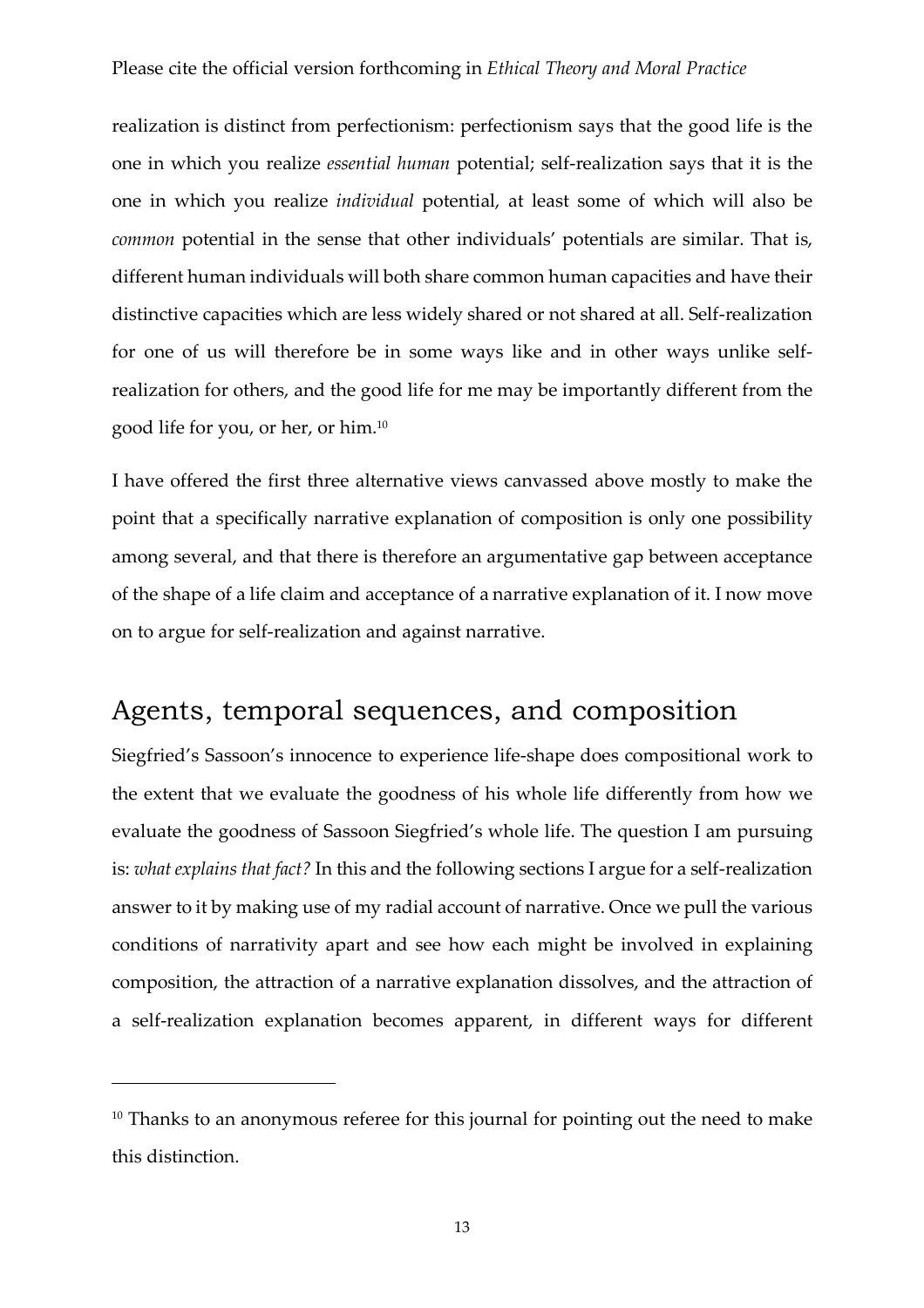conditions. I conclude that we should therefore adopt a self-realization over a narrative account of composition.

Recall, then, that a paradigmatic narrative is *a generic telling of a connected temporal sequence of particular actions taken by, and particular events which happen to, agents*. What exactly about narrative is supposed to do the compositional work? I shall go through its various features in reverse order.

Is the compositional work done by the fact that narratives involve *agents*? No: even assuming that a connection can be found between agency and composition over time, this feature fails to distinguish between narrative and self-realization explanations. Loss of innocence is something that happens to an agent, Siegfried Sassoon, on either account. The appeal to agency therefore offers no support to a distinctively narrative explanation of composition.

In that case, is the compositional work done by the fact that narratives are of *connected temporal sequences of actions and events*? It's tempting immediately to reply 'no' again, for the same reason that self-realization equally involves such sequences, and that this feature therefore also fails to distinguish between narrative and self-realization explanations. But that reply is too quick. Paradigmatic narrative connects its temporal sequences not only by explanation, but by what I have called *literary* relations: analogy, echo, poetic justice, etc. Siegfried Sassoon's life-narrative connects his careless courage as a rider pre-war with his suicidal courage in the trenches, not only as an explanation of the latter, but through Sassoon-as-narrator's later ironic grasp of what his innocent pre-war self could not know. Perhaps, then, temporal sequences of actions and events *connected by specifically literary relations* do the compositional work? Velleman's 'lending and borrowing different meanings in exchange with preceding events' (2000: 64) could be taken as a version of this possibility.

The problem with that thought is that the literary relations are projected by the narrative's *telling*, not already there in what the telling is a telling *of*. Sassoon's irony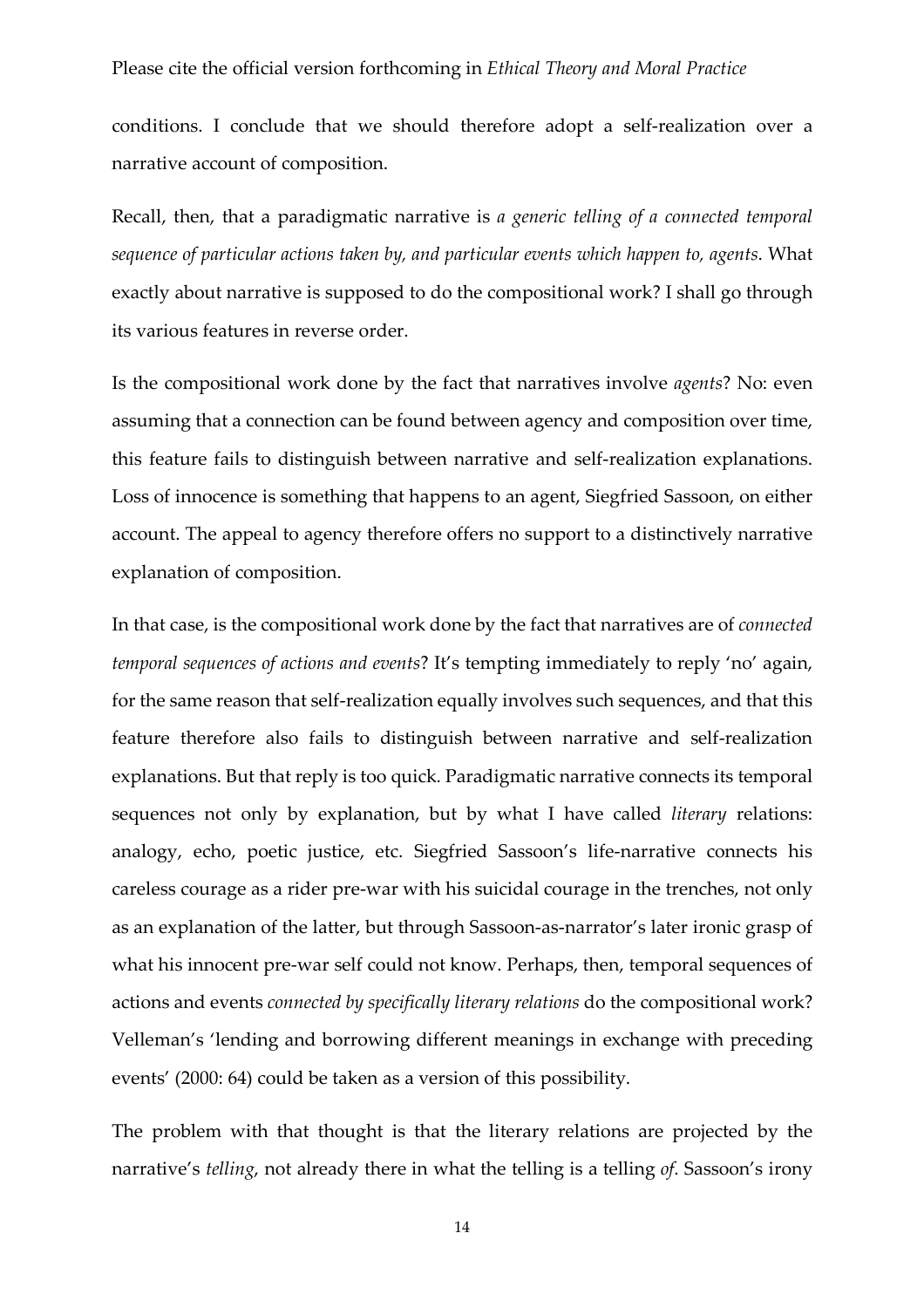is a product of his narration of his story, not something there to be discovered in the content he tells us about. In general, literary relations are secondary qualities, in the relation between narrator and what's narrated, not in what's narrated alone. This possibility is therefore a disguised appeal to a different feature of narrative: *telling.*

### Telling and composition

 $\overline{a}$ 

So is *telling* what's important here? Is it that Sassoon *tells his life-story as* innocence to experience that does the compositional work? This is a more promising thought. Several accounts of the good life appeal to the subject's own judgements or attitudes about her life11. Narrative telling of a life involves a relation to that life; *autobiographical* narrative telling involves a specifically *reflexive* relation; and perhaps that relation constitutes the life's compositional good.

I don't think this appeal to telling works either, because it conflates two distinct roles which someone could take up with respect to a life: call them the *storyteller* and the *judge*. They are alike in being distanced, third-personal stances, even when reflexive. The attention of the autobiographer to her own life involves separation of self from self, turning her attention as subject on her temporally-extended life as object, in the same way as she might turn her attention on a life which is not hers (Pascal 1960, Goldie 2012). But these roles are importantly distinct: the storyteller gives an account of *meaning*; the judge gives an account of goodness, of *how well the life goes*.

Meaning and good are distinct in three related ways. First, I can have a life which is meaningful and which goes badly for me. I can have a life which is meaningful *because* it goes badly for me: consider Robert Falcon Scott, or Anne Frank, or anyone whose

<sup>&</sup>lt;sup>11</sup> I have already described Feldman's attitudinal hedonism. We could add L. W. Sumner's (1996) *authentic life-satisfaction* account and *second-order desire* accounts deriving from Harry Frankfurt (e.g. 2006).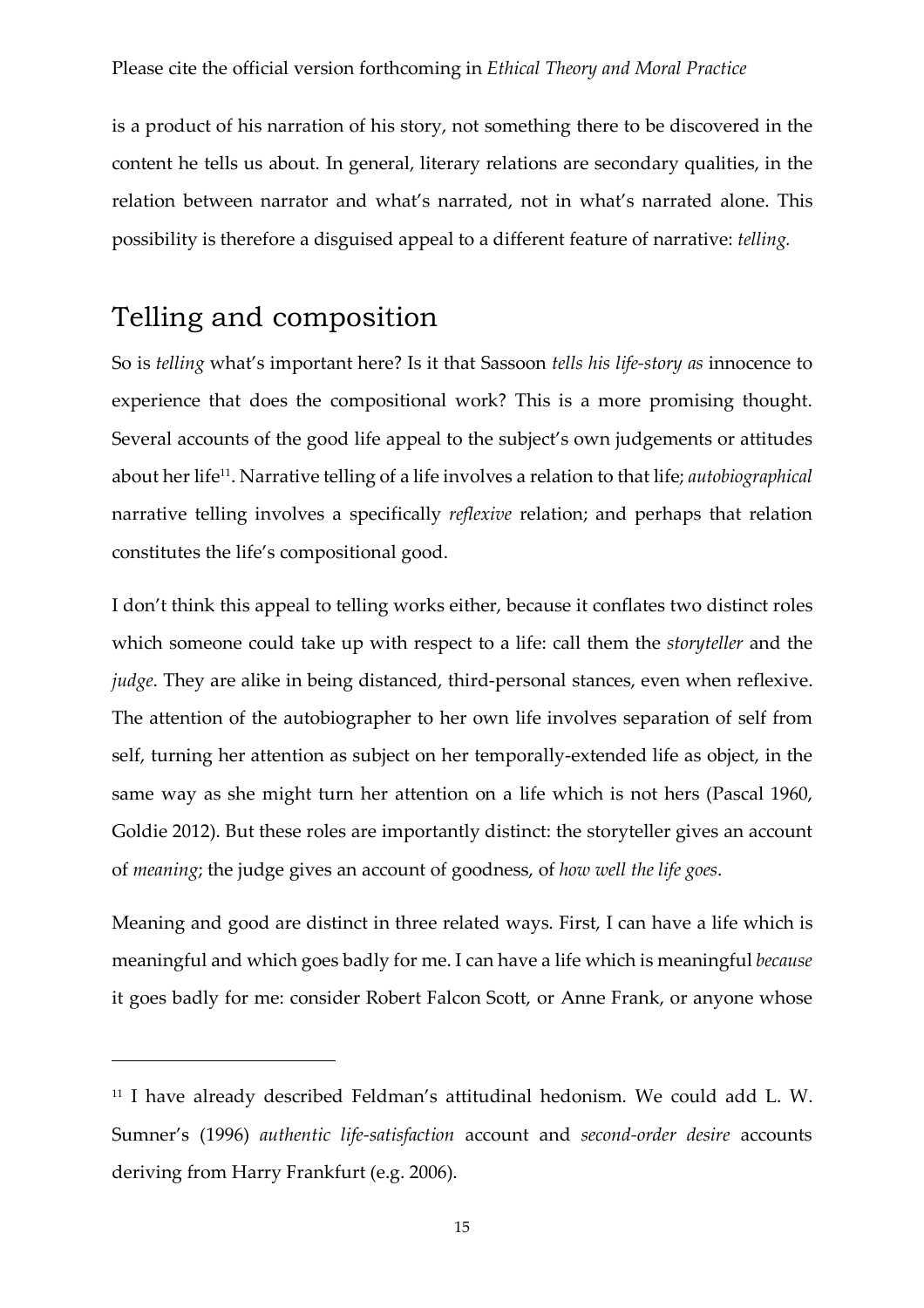life stands as a horrible warning. These are highly meaningful lives exactly because they are disasters for those who live them.

Second, meaning and good are relativized differently. The *meaning* of Siegfried Sassoon's life is its meaning *to someone* who tells his story: Sassoon himself, his various biographers including Max Egremont (2004) and Jean Moorcroft Wilson (2013), the novelist Pat Barker in her *Regeneration* (1991), me in my section introducing him above, or others. But the *good* of Sassoon's life is its good *for Sassoon himself*. Unlike meaning, it is necessarily relativized to the person whose life is good or not. If we talk of the *good* of Sassoon's life *for someone else*—for Robert Graves, say—we are talking about instrumental good—Sassoon's usefulness to Graves—not the *prudential* good we were looking for.

Third, and as a result of its distinctive relativization, meaning can be *multiple without contradiction*, when relativized to different storytellers. There are many myths of Scott of the Antarctic, for example:

In the post-war anomie of the 1920s, Apsley Cherry-Garrard published his memoir of the expedition, *The Worst Journey in the World*, as a lament for 'an age in geological time, so many hundreds of years ago, when we were artistic Christians' … The 1930s saw the expedition's concern with natural history fashioned into something congruent with *Tarka the Otter* and rambling in shorts. The 1948 film *Scott of the Antarctic*, with John Mills as Scott, shaped it as a post-war fable of class integration, apt for the austerity era. The myth had a quiescent period in the 1950s and 1960s, when it held a secure if shrunken position as a perfectly typical subject for a Ladybird book for children. But it metamorphosed, rather than died, on the publication of Roland Huntford's debunking biography *Scott and Amundsen* … Huntford denounced Scott from the New Right, as an example of the sclerotic official personality; the playwright Trevor Griffiths, adapting Huntford's book as a TV drama, attacked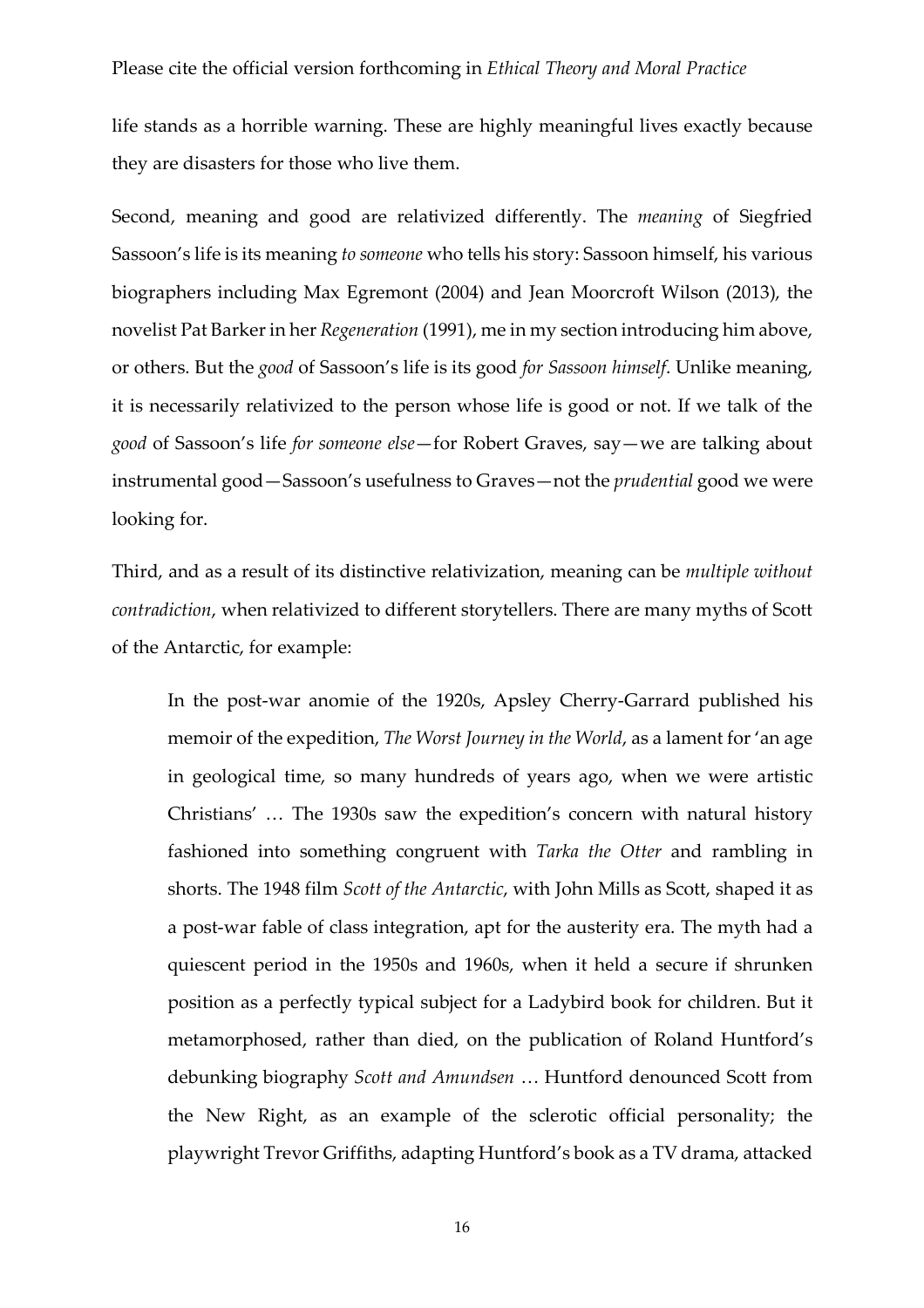Scott from the Left as a representative of privilege and the Establishment bested by a rather democratic, workmanlike set of Scandinavians. (Spufford 1996: 4-5)

Similarly, Sassoon's life has meant different things to his various storytellers. Egremont takes Sassoon's life to illuminate a particular relation to an imaginary country: 'Sassoon evokes a lost, decent England achieved only in the imagination, perhaps only in the imaginations of those a little outside this county of the heart' (Egremont 2004: 524). For Barker, Sassoon is one of various mirrors she holds up to the war and to British war culture. Sassoon himself at different times found different meanings in his own life. His later autobiographical trilogy *The Old Century* (1938), *The Weald of Youth* (1942), and *Siegfried's Journey* (1945) give different significance to the same actions and events as the earlier *Memoirs of George Sherston*: Sassoon repudiates his 1917 protest against the conduct of that war in light of his support for war against Nazi Germany, for example.

To be clear, I do not mean to claim that *anything goes* in meaning-finding, only that the standards which do apply—accuracy and sincerity, say (Williams 2002) underdetermine what meanings one can properly find in a life, and that this is not a problem for storytellers. Meaning is happily plural.

The good, in contrast, *cannot* be multiple without contradiction, because the goodness of a life supervenes on the life: there are no pairs of possible worlds such that both contain Sassoons identical in every way except that one's life goes badly and the other's goes well (I don't mean this claim to imply or require any heavy meta-ethical lifting).

With those distinctions between meaning and good in place: telling does the storyteller's meaning-finding or meaning-making work, not the judge's goodevaluative work, including the specific evaluation of compositional good over the whole life. Narrative telling therefore fails to explain composition, although it perhaps does explain meaning.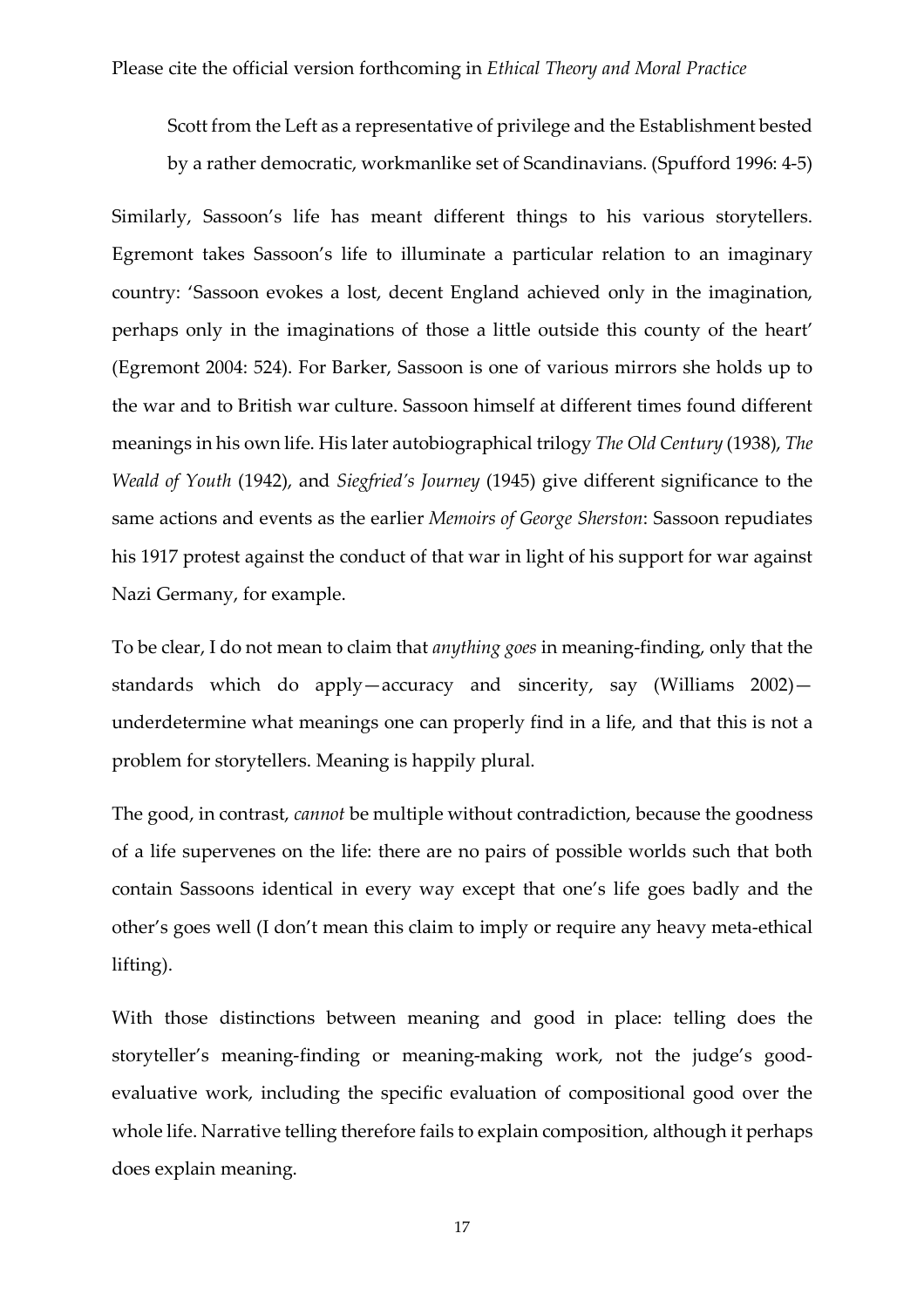What about self-realization? My point in this section is that composition is not explained by *telling*, and is therefore *a fortiori* not explained by *reflexive* telling, by telling *one's own* story. And I want to generalise that point: one's whole-life good is not constituted by *any* reflexive relation to one's life—not the relation of telling it nor, for example, the relations of enjoying it or endorsing it. Whatever it is that makes my life good or bad as a whole is *in the life*, not in any attitude or judgement or other relation I take to that life. Composition is a primary not a secondary quality of a life. If that's right, the explanation of composition will have to appeal to some structure in the life, rather than one projected on to it or constructed in reaction to it. And the selfrealization explanation of composition does appeal to such a structure: the growth of the self over time. So, although this doesn't show that self-realization is the uniquely correct explanation of composition—there may well be other candidate explanations which meet this condition that the structure must be in the life—it does show that selfrealization is a better explanation of composition than narrative.

### Genre and composition

 $\overline{a}$ 

Finally, does *genre* explain composition<sup>12</sup>? Sassoon's autobiography belongs to a recognizable genre, the *martial disillusionment narrative*: it is a preeminent example of a standard twentieth-century way of writing about war experience as the burning away of illusion by battlefield education, also adopted by Ernst Jünger (2003), Paul Fussell (1996)<sup>13</sup>, Philip Caputo (1996), and many others<sup>14</sup>. Perhaps it's that generic shape which does the compositional work and makes Siegfried Sassoon's life more than mere Humean froth.

<sup>&</sup>lt;sup>12</sup> This is again a MacIntyrean view, if not exactly MacIntyre's view.

<sup>&</sup>lt;sup>13</sup> Fussell's case is complicated by the fact that he was a brilliant interpreter of others' war memoirs (Fussell 2000) before writing his own.

<sup>&</sup>lt;sup>14</sup> See Yuval Harari (2005, 2008) on the history of this way of making sense of war.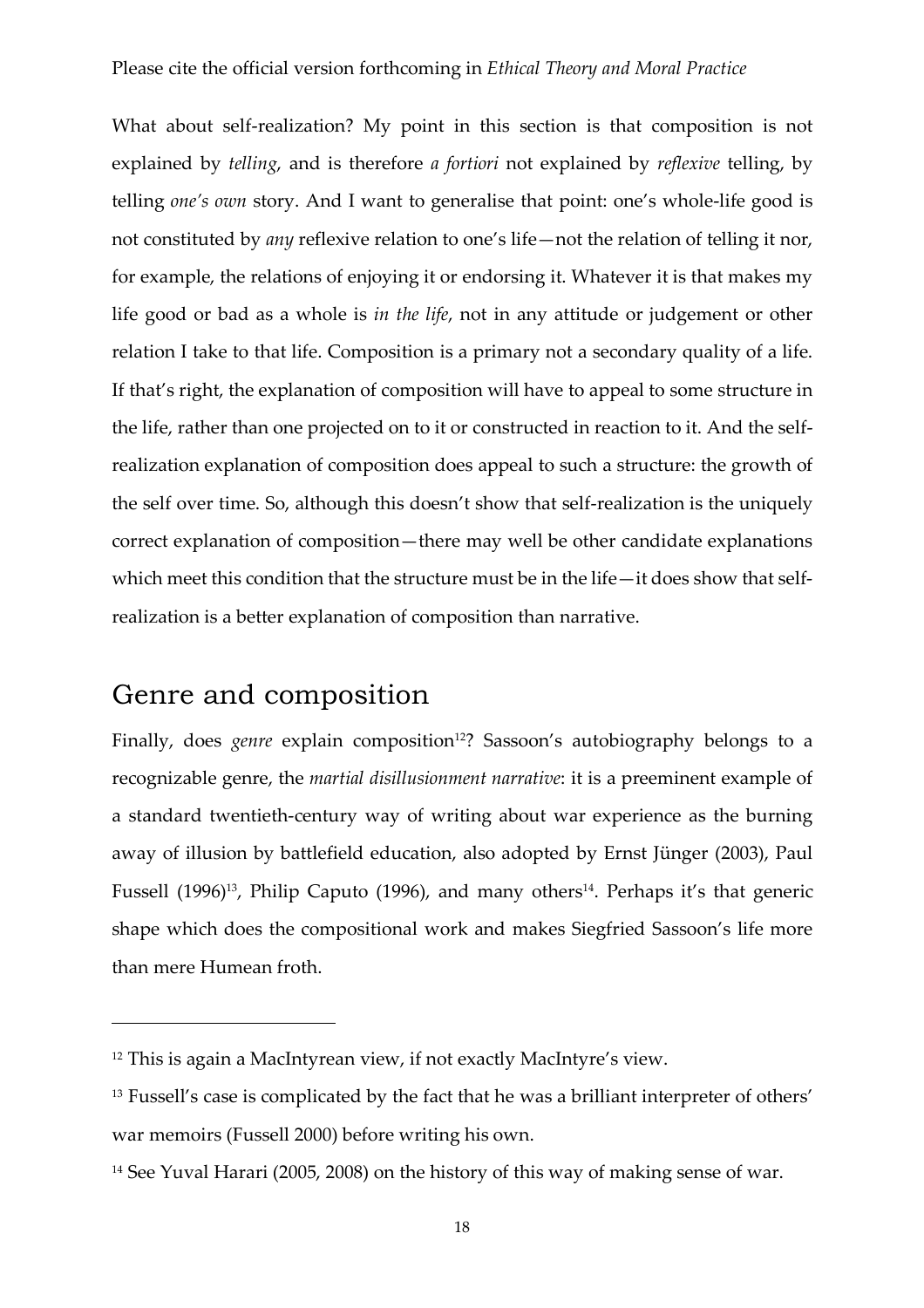Again, no: the best of the World War I martial disillusionment narratives, including Sassoon's, are the successful bringing into genre of *unprecedented* and at first *indescribable* experience. They do this partly by using precedent form (Sassoon's irony is derived from Thomas Hardy's, for example), but they *remake* that form to be newly adequate to that new experience of industrialized mass warfare. The experience is *prior* to the making over into genre.

The point generalizes: battlefield education is one kind of *transformative experience.* As L. A. Paul (2014, 2015) uses the term, a transformative experience is a life-event with two features. First, it is *epistemically* transformative. Living through a transformative experience provides a kind of knowledge only available by first-personal acquaintance. Only a parent knows what it's like for her to have a child; only those who have fought know what combat is like for them (the claim is not that *nothing* can be known third-personally about these and other experiences, it's that *not everything* can be known that way). Second, such an experience is *personally* transformative. I am a different person after becoming a parent; Sassoon is a different person after his baptism of fire.

Paul's argument is that the fact of transformative experience in human life is a problem for decision theory, because it makes rational expectation impossible. The person facing the decision whether to undergo such an experience—whether to have children, whether to become a soldier, whether to fight—cannot know in advance whether it will be good or bad for her, and therefore cannot make rational plans by trying to maximize the expected value (the probability of an outcome multiplied by its value) of her choices.

I take a different but compatible point from the fact of transformative experience. Sassoon, like many other soldiers, came to understand his own life over time as marked by the transformative experience of combat. His state of innocence is divided from his state of experience by fighting in World War I. That transformative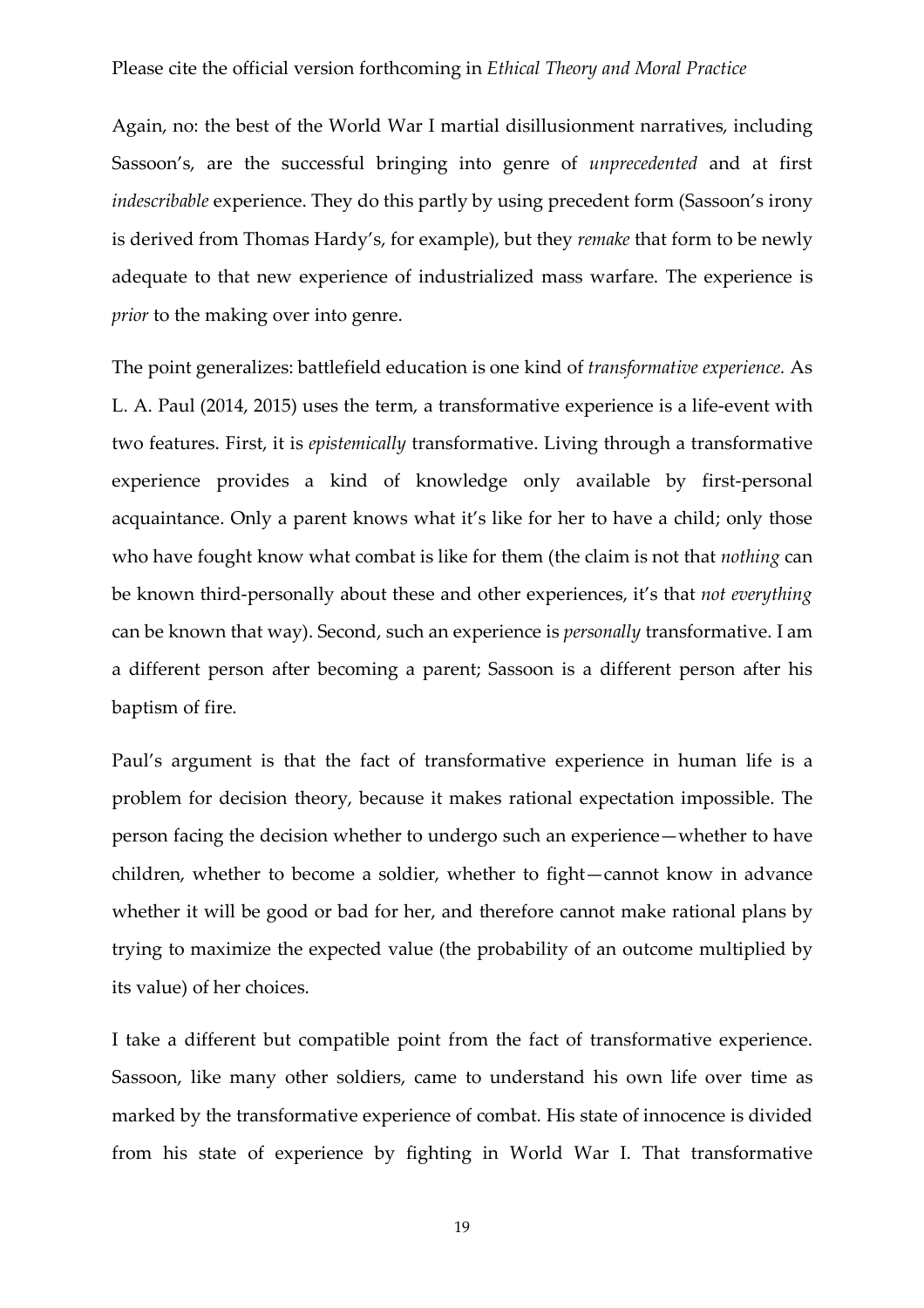experience is temporally and logically prior to generic narration and to the distinct kind of understanding that generic narration can provide. The experience of combat is an intrinsically first-personal occurrence in time, which one must be *present to* in order to have it at all. Reporting such experience in a narrative, in contrast, must be later and secondary.

The priority of experience over generic narrative is shown partly by the fact that we can *fail* adequately to narrate such experience. It is a major artistic achievement when we succeed: compare Sassoon's success with, for example, David Jones's interesting failure in *In Parenthesis* (1937), which, as Paul Fussell argues, never escapes the precedent mythic forms Jones brings to his attempt to narrate his war experience (Fussell 2000: chapter 4).

Battlefield education, as one of many kinds of transformative experience, is prior to the generic narration of that experience. And, I now add, transformative experience is one kind of self-realization: one way in which we grow is by transformation. As for *telling* in the previous section, the compositional work is done in the intrinsic structure of the life, not in something we relationally or reflexively do to it, or some stance we relationally or reflexively take up towards it. We *may* generically tell the stories of the transformative and other self-realizations which shape our lives, because they are more of the many potential contents for narratives. But we *need not* in order for that self-realization to happen. Self-realization is therefore, again, a better explanation of composition than is narrative genre.

### Self-realization and composition

Summing up my argument: the narrative explanation for composition is that temporal shape matters because lives are (or can be) generic tellings of a connected temporal sequence of particular actions taken by, and particular events which happen to, agents—in particular the agent whose life we are evaluating. The self-realization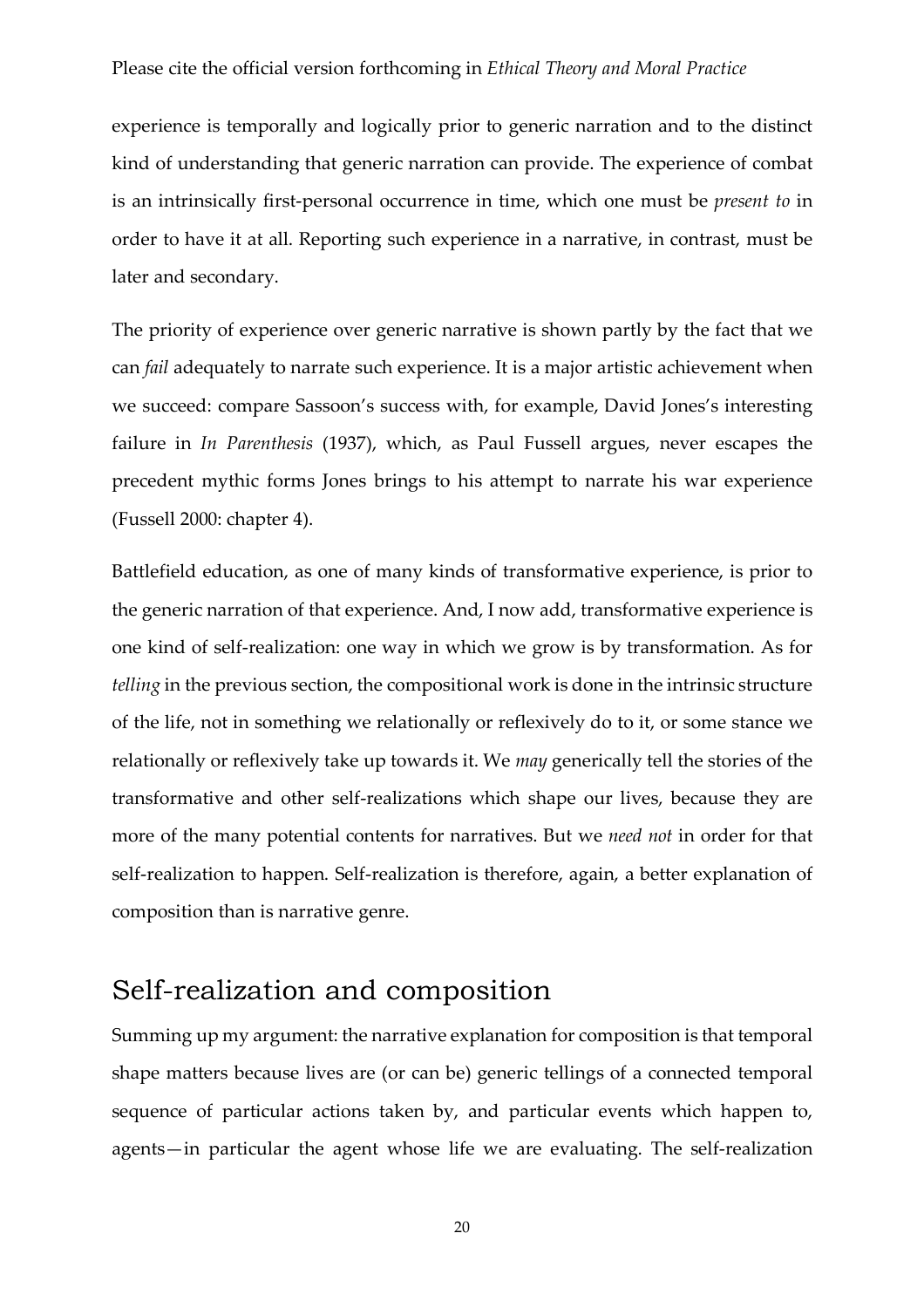explanation is that temporal shape matters because some shapes are self-realizations: they map the expression of potential woken and fed by lucky circumstance (in Sassoon's and other cases, that waking is jarring and the feeding traumatic). I have compared the two explanations by distinguishing the various features of the radial concept of narrative, and showing, for each, either that self-realization is just as good an account, or that we should prefer the self-realization account, of the composition it is supposed to explain.

Both explanations can appeal to *agents* and to *temporal sequences of causally connected actions and events*. Narrative can further appeal to *temporal sequences of actions and events connected by literary relations*, but literary relations are projected by narrative telling, not in the actions and events themselves, so this is just a disguised appeal to *telling*. *Telling* cannot explain compositional value: the appearance that it might is based on a confusion between the storyteller's finding of unproblematically plural *meaning* in a life, and the judge's evaluation of its singular *goodness* for the person who lives it. Goodness is not relational in the way that telling and meaning-finding require, but is in the structure of the life, and self-realization matches that feature where narrative cannot. Finally, *genre* cannot explain composition either, because the shape of a life can involve *transformative experience*, which is necessarily prior to its generic narration. Self-realization again matches that feature where narrative cannot.

I want to emphasize a point about self-realization which this comparison brings out: it is not relational, and therefore not, in particular, reflexive (it's not a relation a person has to herself because it's not a relation at all). Someone's degree of self-realization is a first-order feature of her life, the degree to which it in fact develops and expresses her central potentials. And, since self-realization explains composition, this is also the conclusion we should draw about that kind of value: the shape of a life which matters for the goodness of a life considered as a whole is a first-order fact about that life over time, not anyone's attitude to, or judgement about, or other relation to, that life. It is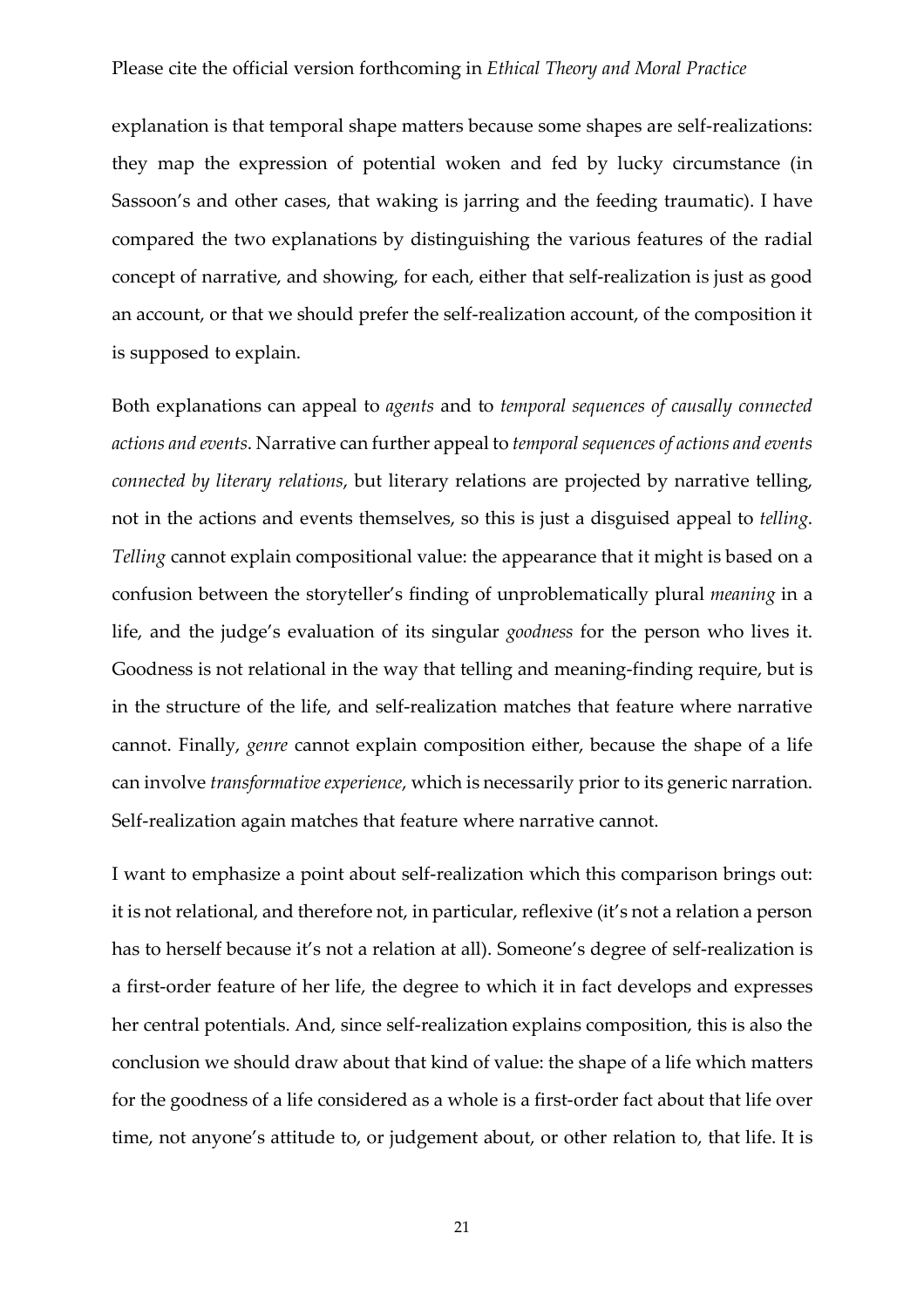therefore, at least in one sense of a multivalent pair of terms, an *objective* rather than a *subjective* matter.

So, for Siegfried Sassoon: the *innocence to experience* shape of his life matters for how well that life went overall because it is the particular and partial way in which Sassoon realized his human and individual potential (assuming, as I have throughout, that Sassoon is *right* to understand his own life in this way). He could have stayed an innocent and an artistic failure, but the transformative experience of war enabled him to express at least part of his nature.

Where does this leave Sassoon's and others' autobiographical narratives? They do not *constitute* the compositional value of these lives: that's in the self-realizing structure of the life. But that may leave such narratives an important role in the *discovery* and *understanding* of composition: Sassoon's telling of his own story may reveal to his readers—and to Sassoon himself—an important way in which his life went well for him, despite its hardships and failures.

# Conclusion

I have argued between the particular and the general. After setting out the shape of a life problem and some possible answers to it, I argued for a self-realization over a narrative explanation of composition in the case of Siegfried Sassoon and of other martial disillusionment narratives. I claim that this conclusion generalizes, and that self-realization, not narrative, explains *all* cases of composition.

Finally, by making that argument I have advanced, by one step, my most general aim: a project of critique of the use of autobiographical narrative in a cluster of problems about value, the self, and our understanding of human life over time. For all I've said here, there is still plenty that autobiography might do to address that cluster. It might be an important means of self-discovery and self-understanding. It might be involved in identity-making self-interpretation, in self-constitution into moral and legal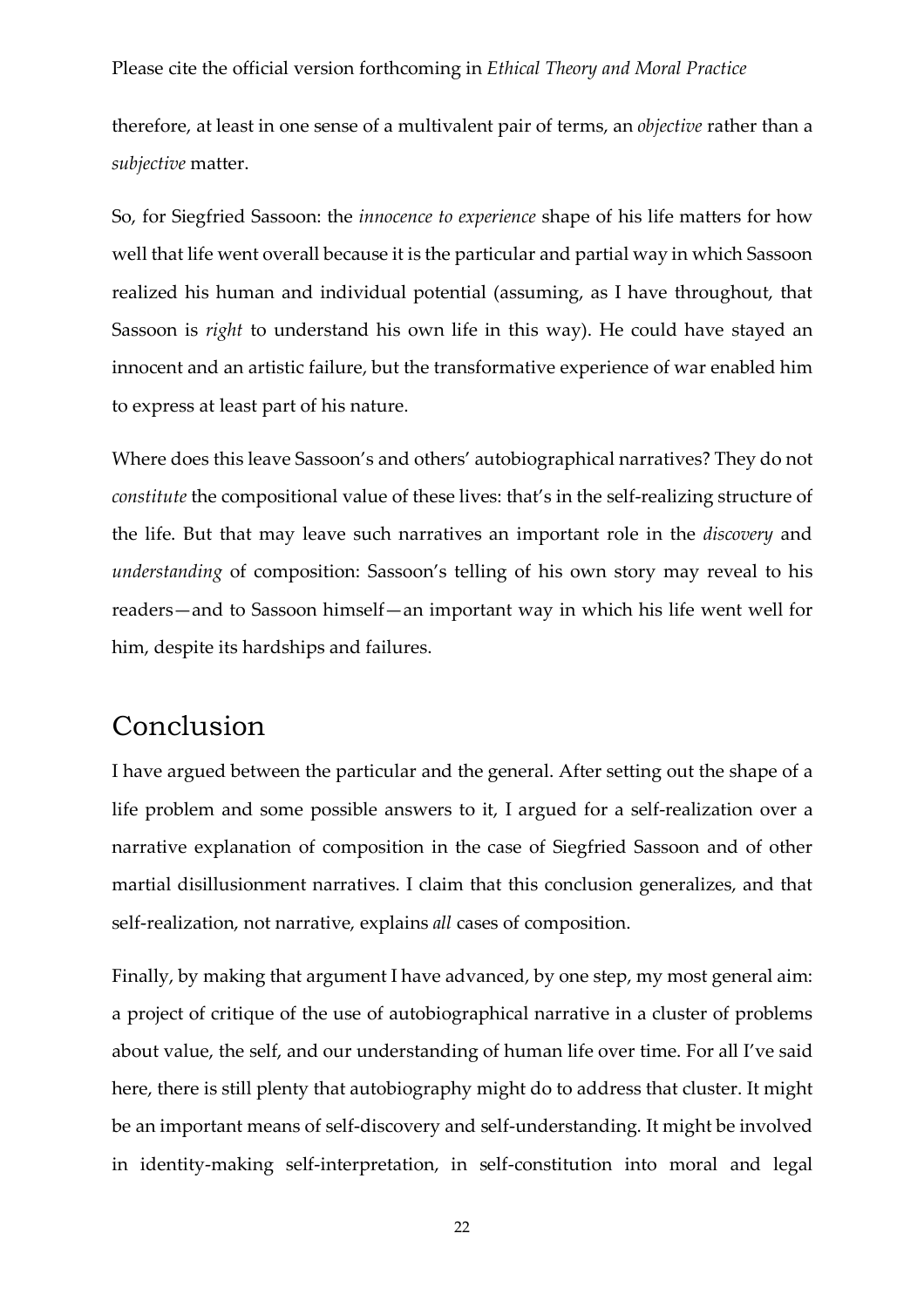personhood, in learning virtue by remembering and planning, or in reconciling us to our own lives (respectively: Taylor 1989, Schechtman 1996, Goldie 2012, Rosati 2013). But I have excluded autobiographical narrative from one interesting role: if the temporal shape of a life makes a difference to how well it goes as a whole, it does not do so because that shape is a narrative. The shape of a life matters because some shapes are self-realizations.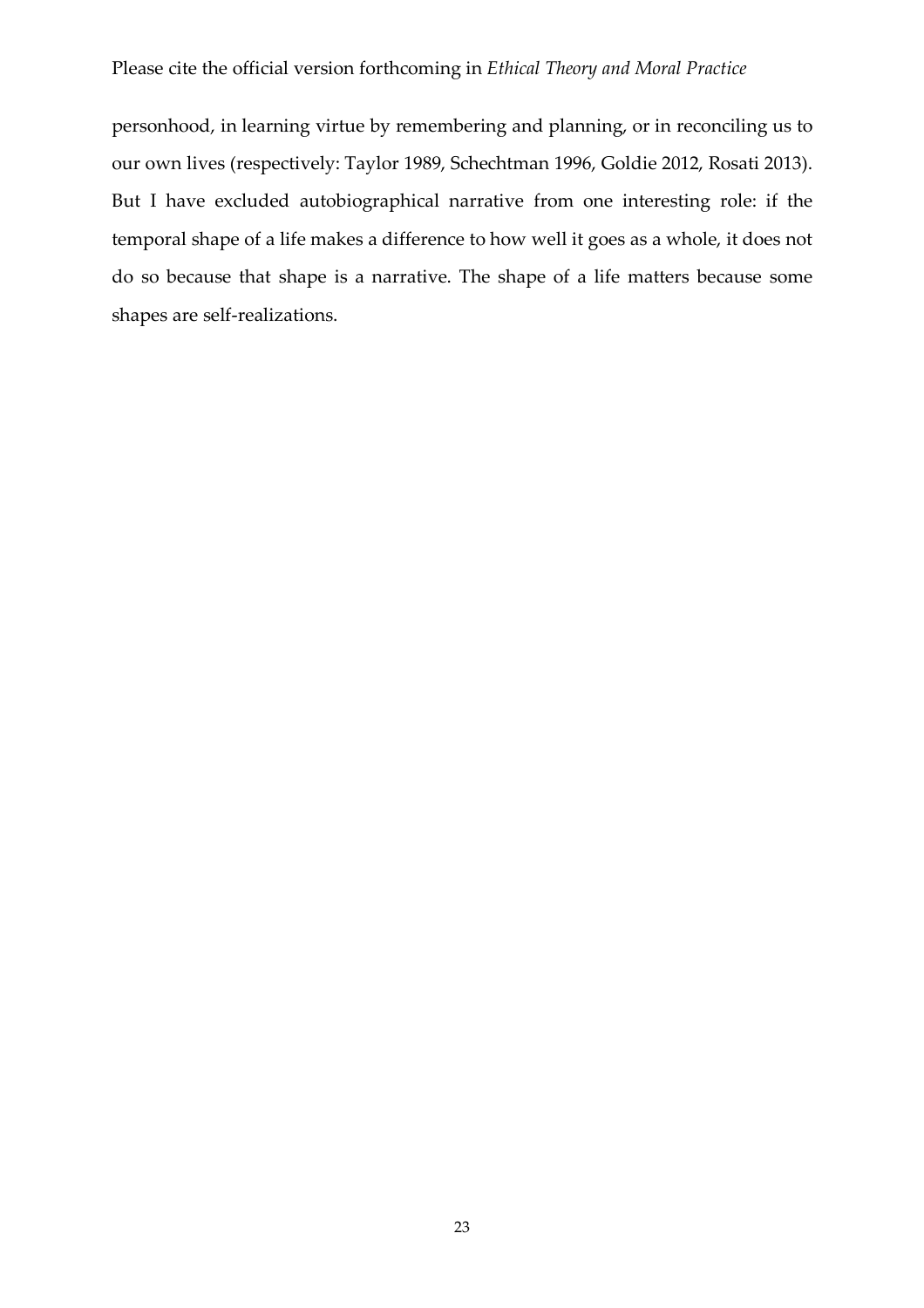### References

Barker, P. 1991. *Regeneration*. London: Penguin

Beevor, A. 2010. *D-Day: The Battle for Normandy*. London: Penguin.

Blunden, E. 2000. *Undertones of War.* London: Penguin

Brännmark, J. 2001. 'Good Lives: Parts and Wholes', *American Philosophical Quarterly* 38: 221-231

Brink, D. O. 1989. *Moral Realism and the Foundations of Ethics*. Cambridge: Cambridge University Press

Caputo, P. 1996. *A Rumor of War*. New York: Owl Books

Carroll, N. 2003. 'On the Narrative Connection' in *Beyond Aesthetics: Philosophical Essays.* Cambridge: Cambridge University Press. 118-33

Carson, T. L. 2000. *Value and the Good Life*. Notre Dame: University of Notre Dame Press

Clark, S. 2010. 'Love, Poetry, & the Good Life: Mill's *Autobiography* & Perfectionist Ethics', *Inquiry* 53: 565-578

Clark, S. 2012. 'Pleasure as Self-Discovery', *Ratio* 25: 260-376

Clark, S. 2017. 'Good Work', *Journal of Applied Philosophy* 34: 61-73

Currie, G. 2004. *Arts and Minds*. Oxford: Clarendon Press

Currie, G. 2010. *Narratives and Narrators: A Philosophy of Stories*. Oxford: Oxford University Press

Darwall, S. 2002. *Welfare and Rational Care.* Princeton: Princeton University Press

Dorsey, D. 2015. 'The Significance of a Life's Shape', *Ethics* 125: 303-330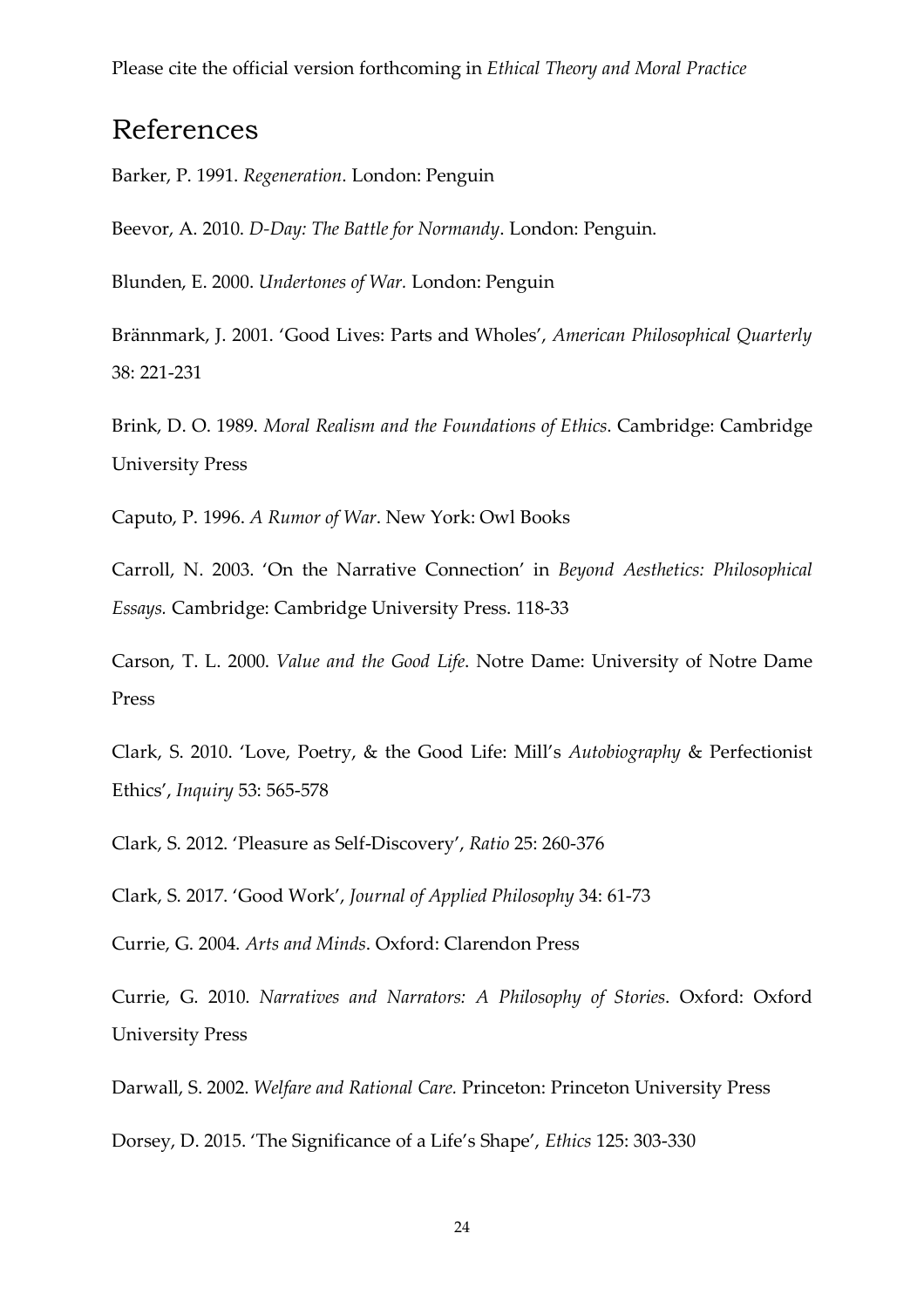Egremont, M. 2004. *Siegfried Sassoon: A Biography*. London: Picador

Elster, J. 1989. 'Self-Realisation in Work and Politics: The Marxist Conception of the Good Life' in J. Elster & K. O. Moene eds, *Alternatives to Capitalism*, pp. 127-158. Cambridge: Cambridge University Press

Feldman, F. 2004. *Pleasure and the Good Life*. Oxford: Clarendon Press

Frankfurt, H. G. 2006. *Taking Ourselves Seriously & Getting it Right* ed. D. Satz. Stanford: Stanford University Press.

Fussell, P. 1996. *Doing Battle: The Making of a Sceptic*. Boston: Little, Brown

Fussell, P. 2000. *The Great War and Modern Memory*. 25<sup>th</sup> anniversary edn, New York: Oxford University Press

Gewirth, A. 2998. *Self-Fulfillment*. Princeton: Princeton University Press

Goldie, P. 2012. *The Mess Inside: Narrative, Emotion, and the Mind*. Oxford: Oxford University Press

Graves, R. 2000. *Goodbye to All That*. Revised edn, London: Penguin

Griffin, J. 1986. *Well-Being: Its Meaning, Measurement, and Moral Importance.* Oxford: Clarendon Press

Harari, Y. 2005. 'Martial Illusions: War and Disillusionment in Twentieth-Century and Renaissance Military Memoirs', *The Journal of Military History* 69: 43-72

Harari, Y. 2008 *The Ultimate Experience: Battlefield Revelations and the Making of Modern War Culture, 1450-2000*. Basingstoke: Palgrave Macmillan.

Holmes, R. 1976. *Shelley: The Pursuit*. London: Quartet

Hurka, T. 1993. *Perfectionism*. Oxford: Oxford University Press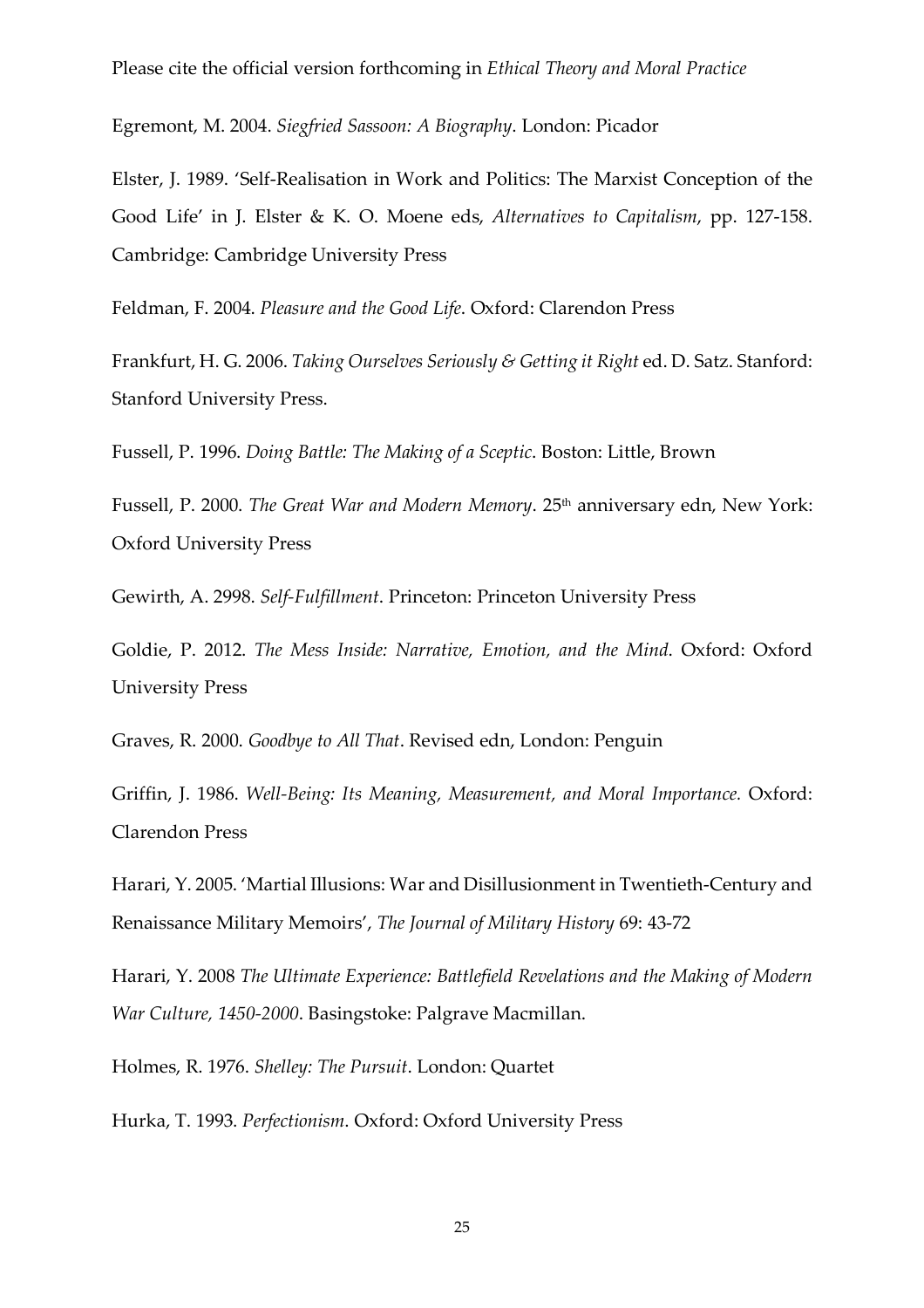Hurka, T. 2011. *The Best Things in Life: A Guide to What Really Matters.* Oxford: Oxford University Press

Jones, D. 1937. *In Parenthesis: Seinnyessit e Gledyf ym Penn Mameu*. London: Faber & Faber

Jünger, E. 2003. *Storm of Steel* trans. M. Hoffman. New edn, London: Allen Lane.

Kendall, T., ed. 2013. *Poetry of the First World War: An Anthology*. Oxford: Oxford University Press

Kraut, R. 2007. *What is Good and Why: The Ethics of Well-Being*. Cambridge MA: Harvard University Press

Lakoff, G. 1987. *Women, Fire, and Dangerous Things: What Categories Reveal about the Mind.* Chicago: University of Chicago Press

Leckey, M. 1999. *Fiorucci Made Me Hardcore*. Self-released. https://vimeo.com/5632791

Lessing, D. 1995. *Under My Skin: Volume One of my Autobiography, to 1949*. London: Flamingo.

Lockridge, L. S. 1989. *The Ethics of Romanticism*. Cambridge: Cambridge University Press

MacIntyre, A. 2007. *After Virtue: A Study in Moral Theory*. 3rd edn, London: Bloomsbury

Moorcroft Wilson, J. 2013. *Siegfried Sassoon: Soldier, Poet, Lover, Friend*. London: Duckworth

Nagel, T. 1979. *The Possibility of Altruism*. Princeton: Princeton University Press

Nietzsche, F. 1997. 'Schopenhauer as Educator' in D. Breazeale ed. R. J. Hollingdale trans. *Untimely Meditations*, pp. 125-194. Cambridge: Cambridge University Press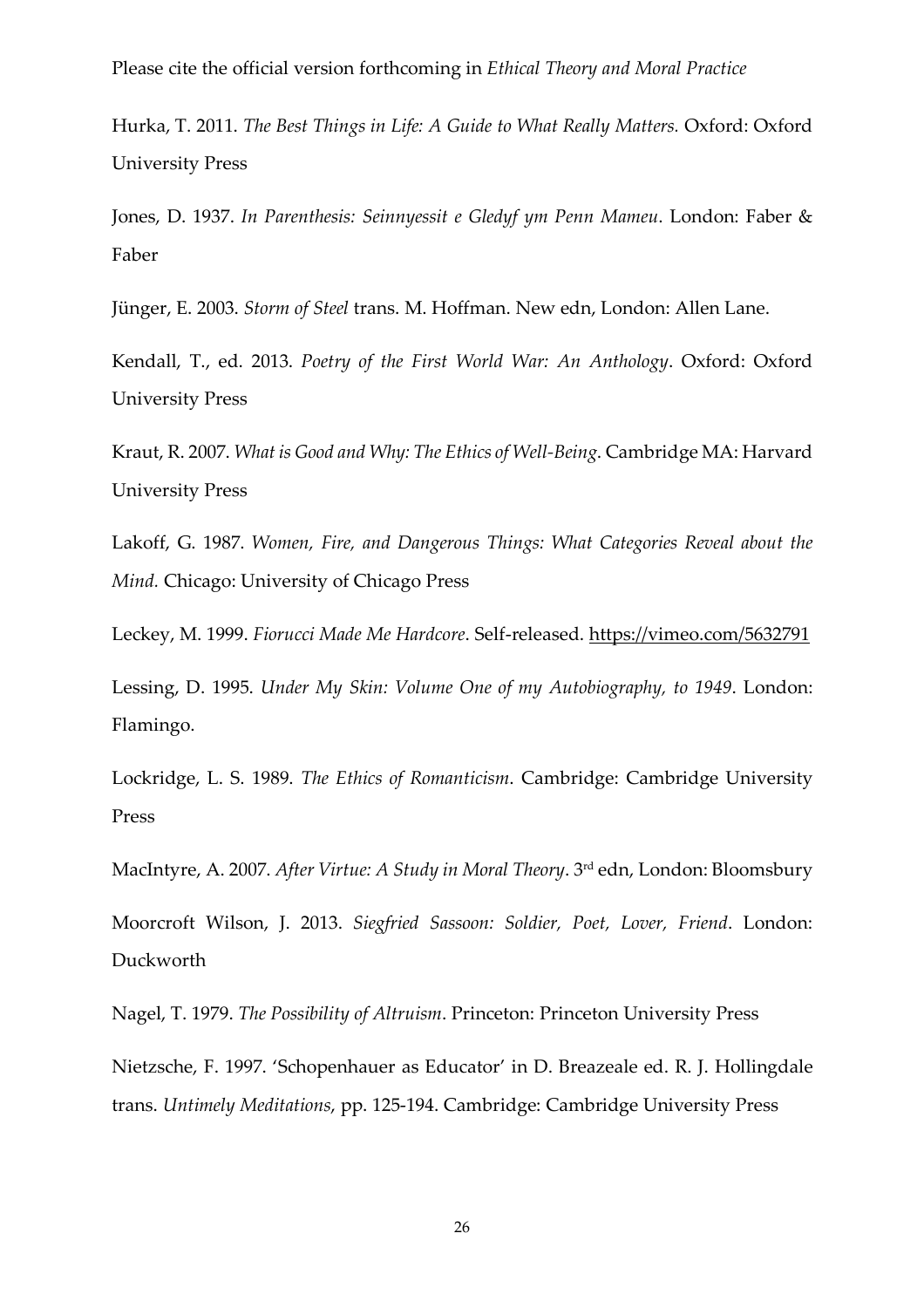Nietzsche, F. 2007. D. Large trans. *Ecce Homo: How to Become What You Are.* Oxford: Oxford University Press

Norton, D. L. 1976. *Personal Destinies: A Philosophy of Ethical Individualism*. Princeton: Princeton University Press

Nussbaum, M. C. & Sen, A., eds. 1993. *The Quality of Life*. Oxford: Oxford University Press

O'Neill, J. 2008. 'Happiness and the Good Life', *Environmental Values* 17: 125-144

Parfit, D. 1986. *Reasons and Persons*. Corrected edn, Oxford: Oxford University Press.

Pascal, R. 1960. *Design and Truth in Autobiography*. London: Routledge & Kegan Paul

Paul, L. A. 2014. *Transformative Experience*. Oxford: Oxford University Press

Paul, L. A. 2015. 'What You Can't Expect When You're Expecting', *Res Philosophica* 92: 149-170

Rawls, J. 1999. *A Theory of Justice*. Revised edn, Cambridge MA: Harvard University Press

Reggio, G., director and producer. 1982. *Koyaanisqatsi*. IRE

Rosati, C. 2013. 'The Story of a Life', *Social Philosophy and Policy* 30: 21-50

Sacks, O. 1986. 'The Lost Mariner' in *The Man Who Mistook His Wife for a Hat*. London: Picador. 22-41

Sassoon, S. 1937. *The Complete Memoirs of George Sherston*. London: Faber & Faber

Sassoon, S. 1938. *The Old Century and Seven More Years*. London: Faber & Faber

Sassoon, S. 1942. *The Weald of Youth*. London: Faber & Faber

Sassoon, S. 1945. *Siegfried's Journey, 1916-1920.* London: Faber & Faber